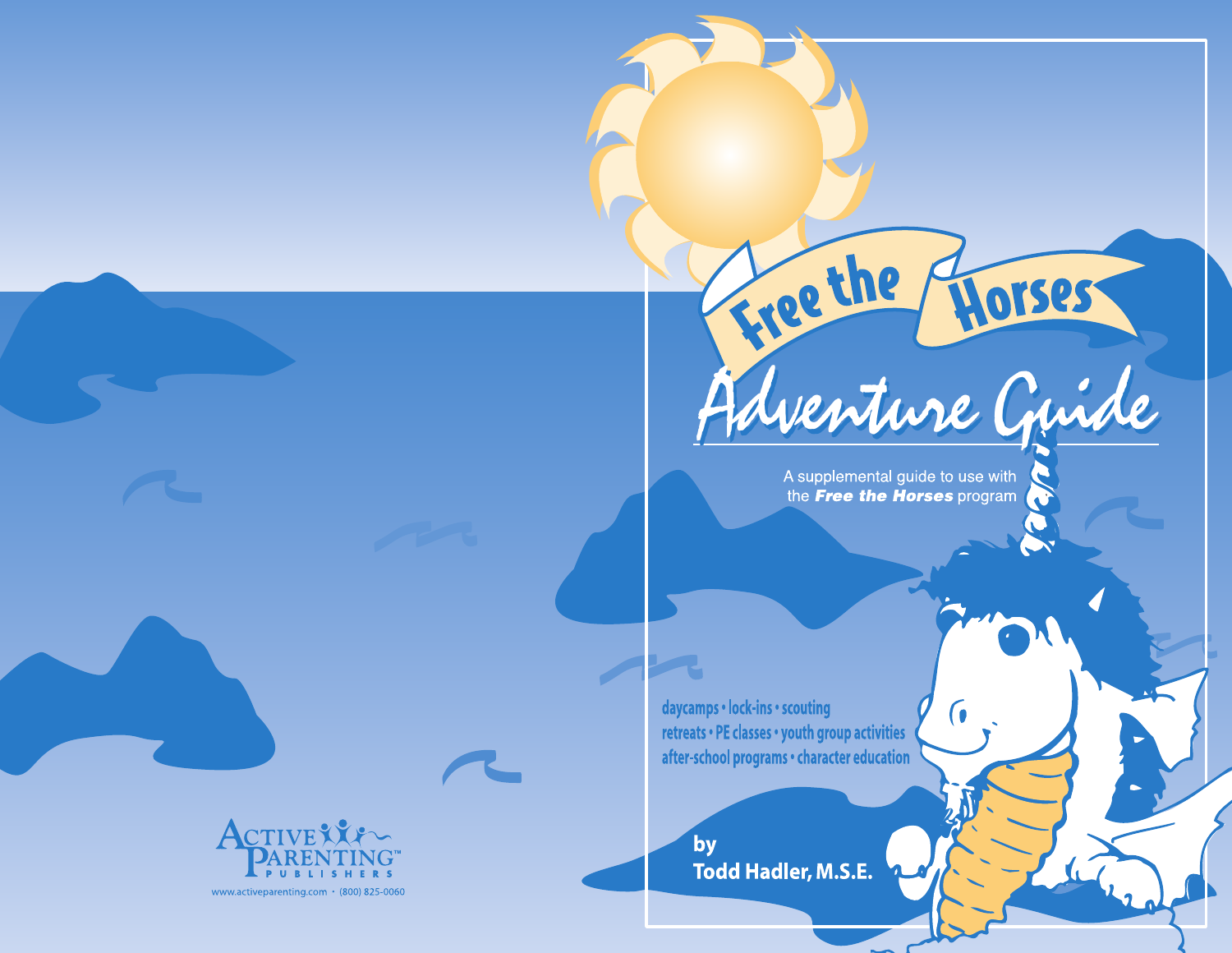# *Free the Horses Adventure Guide*



For use with the *Free the Horses* Character Education Program from Active Parenting Publishers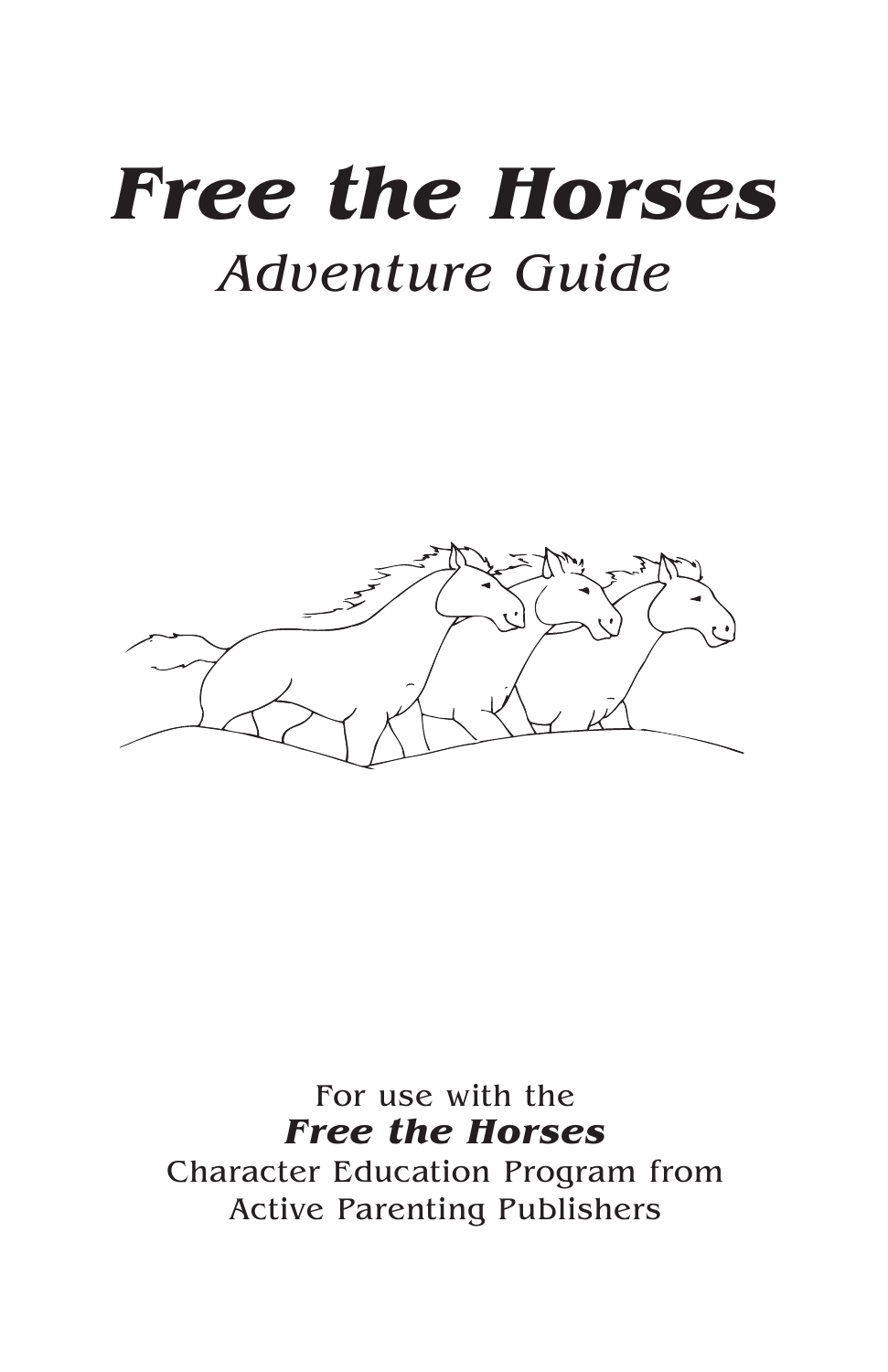© 2002 Active Parenting Publishers, Atlanta, Georgia All rights reserved.

ISBN 1-880283-33-6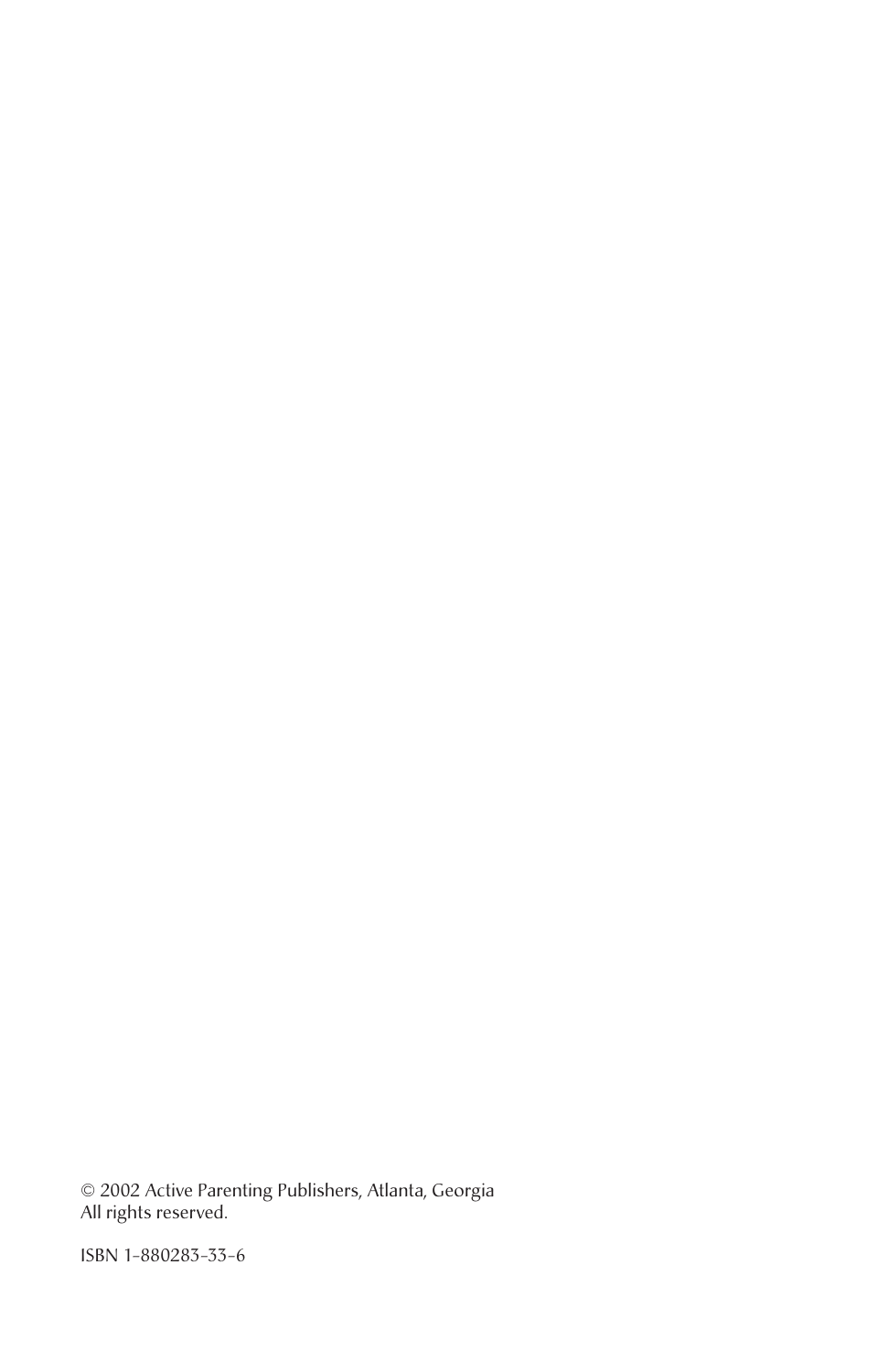## **Introduction**

When we learned of the Free the Horses Adventure Camps held in Manitowoc, Wisconsin, we contacted Elementary Counselor Todd Hadler to learn more. Mr. Hadler told us that he had used Active Parenting's *Free the Horses* program in two local schools with great success, and wanted to give other children in the district the opportunity to develop greater responsibility, cooperation, and courage. So he and physical education teacher Ginny Vraney created the Free the Horses Adventure Camps to do just that!

We published the story in an issue of *Leader* magazine. Within weeks we heard from several school counselors who wanted to know more about how to start a camp like Hadler's—and this *Free the Horses Adventure Guide* was born.

While this guide chronicles the exact agenda used by Hadler in the Manitowoc school system, you are encouraged to make any adjustments to the schedule necessary to work within your environment. For instance, Hadler had the permission of the school district to hold an overnight camp. He also had access to a wonderful camp facility on nearby Lake Michigan that offered cabins, a nature center, walking trails, and a beach. Even if you don't have access to such a facility or can't host an overnight camp, you can use the ideas here as a basis to create a schedule and agenda that works for you and your group.

We hope this guide gives you a jump start on planning and implementing a successful adventure in your school or community organization. Contact us with your stories about how you use this guide—we'd love to hear from you!

Active Parenting Publishers www.activeparenting.com cservice@activeparenting.com (800) 825-0060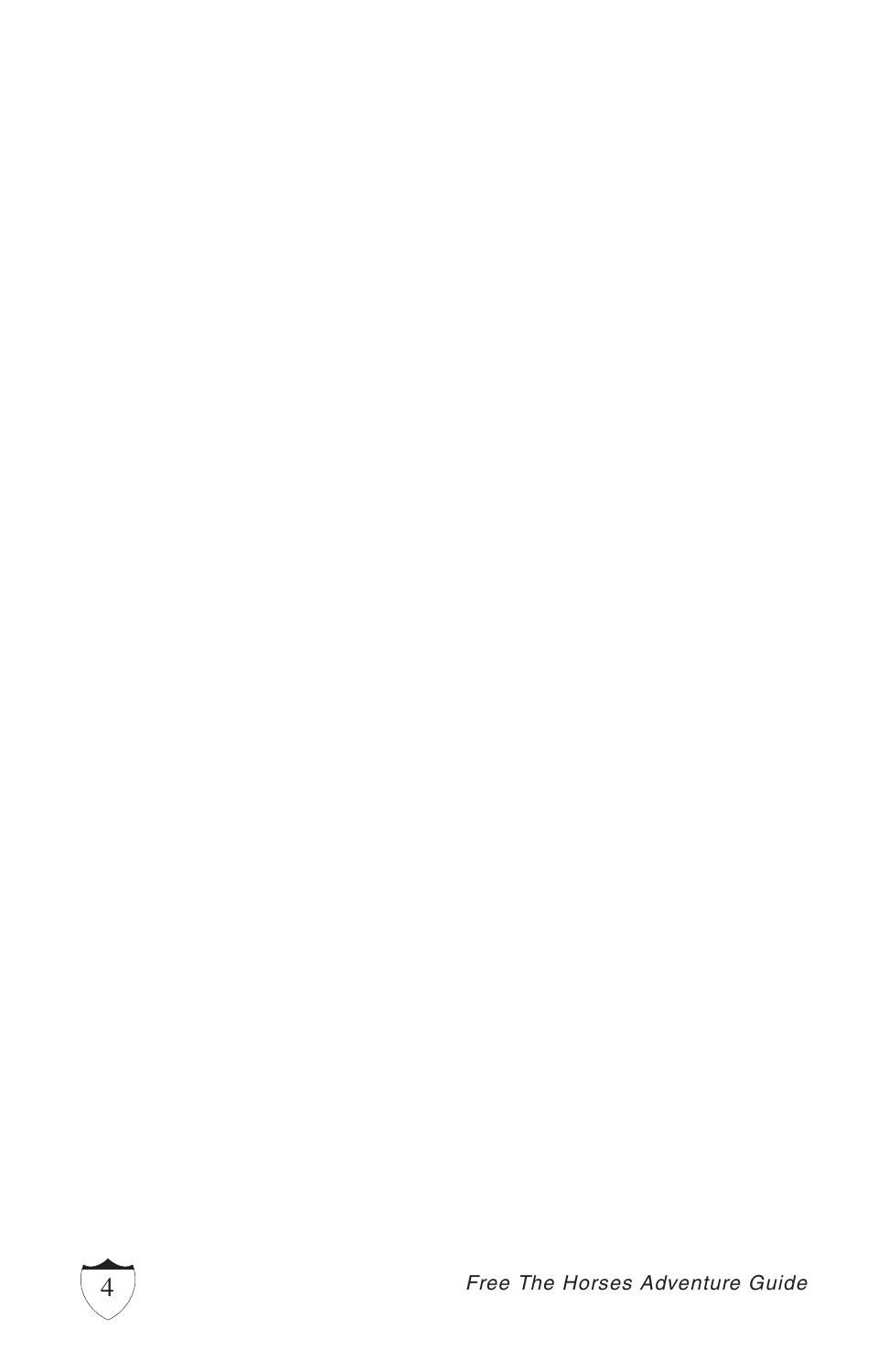### **Table of Contents**

| The Activities                                                                   |
|----------------------------------------------------------------------------------|
|                                                                                  |
|                                                                                  |
| Circle Name Game $\dots \dots \dots \dots \dots \dots \dots \dots \dots$ . pg 14 |
|                                                                                  |
|                                                                                  |
|                                                                                  |
|                                                                                  |
|                                                                                  |
|                                                                                  |
|                                                                                  |
|                                                                                  |
|                                                                                  |
|                                                                                  |
|                                                                                  |
| Blindfold Walk into the Hemlock Forest 99 31                                     |
|                                                                                  |
|                                                                                  |
| Natural Balance Beamspg 36                                                       |
|                                                                                  |
|                                                                                  |
|                                                                                  |
|                                                                                  |
|                                                                                  |
| References                                                                       |

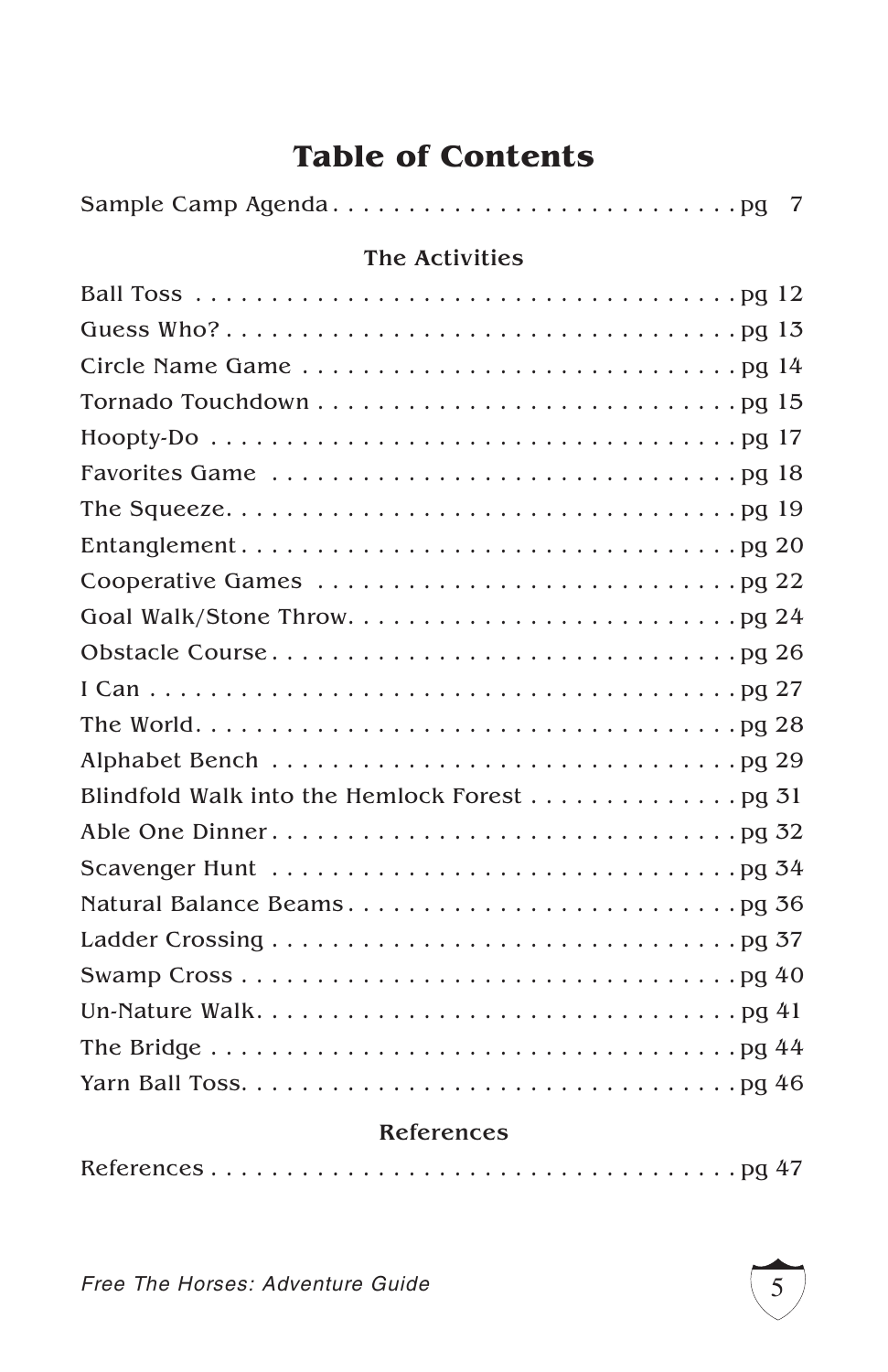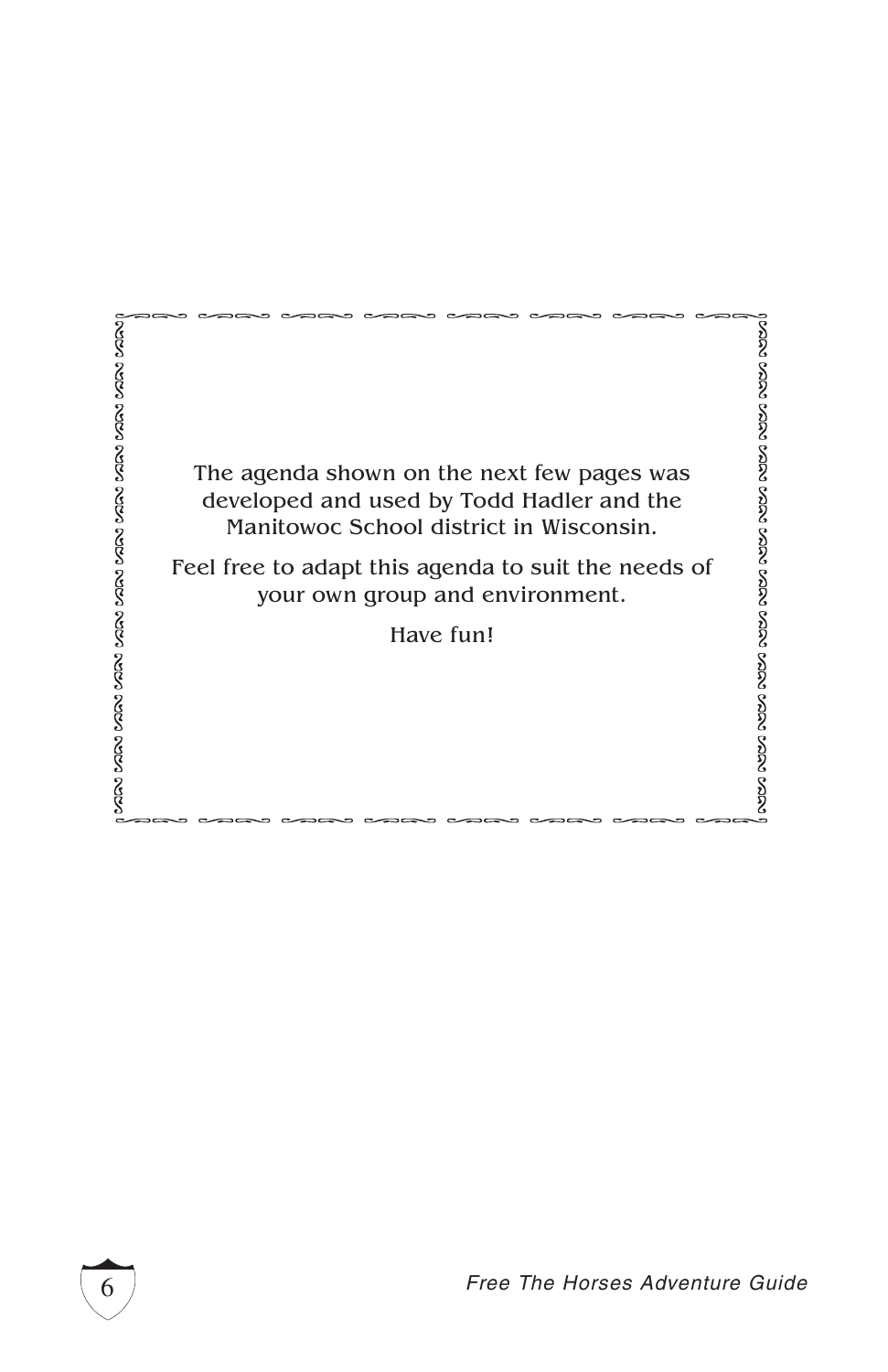#### **AGENDA: Day 1**

#### **PART 1: THE LANDS**

| 8:00  | <b>Students arrive at Summer School Site</b>                                                                  |
|-------|---------------------------------------------------------------------------------------------------------------|
| 8:30  | Depart Summer School Site                                                                                     |
| 8:50  | Arrive at the School Forest                                                                                   |
| 9:00  | Welcome & Introductions<br>Safety Information & Bunk Assignments                                              |
|       | <b>Session 1 "The Mission Begins"</b>                                                                         |
|       | Learn about the adventure & meet the main characters                                                          |
| 9:15  | FTH Video A, Parts 1 & 2 (discussion points: review<br>Teacher's Guide, Lesson I, pages 2-19)                 |
| 9:45  | Activities:                                                                                                   |
|       | Session 2 "The Land of Think"                                                                                 |
|       | You choose what you think about                                                                               |
| 10:15 | FTH Video B, Parts 1 & 2 (discussion points: review<br>Teacher's Guide, Lesson II, pages 20-33)               |
| 10:35 | <b>MILK BREAK</b>                                                                                             |
| 10:45 | Activities:                                                                                                   |
|       | Session 3 "The Land of Feel"                                                                                  |
|       | Your thinking controls how you feel                                                                           |
| 11:15 | FTH Video C, Parts 1 & 2 (discussion points: review<br>Teacher's Guide, Lesson III, pages 34-47)              |
| 11:45 |                                                                                                               |
| 12:00 | LUNCH                                                                                                         |
| 12:30 |                                                                                                               |
|       | <b>Session 4 "The Land of Do"</b> What you feel controls<br>what you do, which is controlled by your thoughts |
| 12:45 | FTH Video D, Parts 1 & 2 (discussion points: review<br>Teacher's Guide, Lesson V, pages 60-73)                |
| 1:10  | <b>Activities:</b><br>Goal Walk/Stone Throw page 24                                                           |



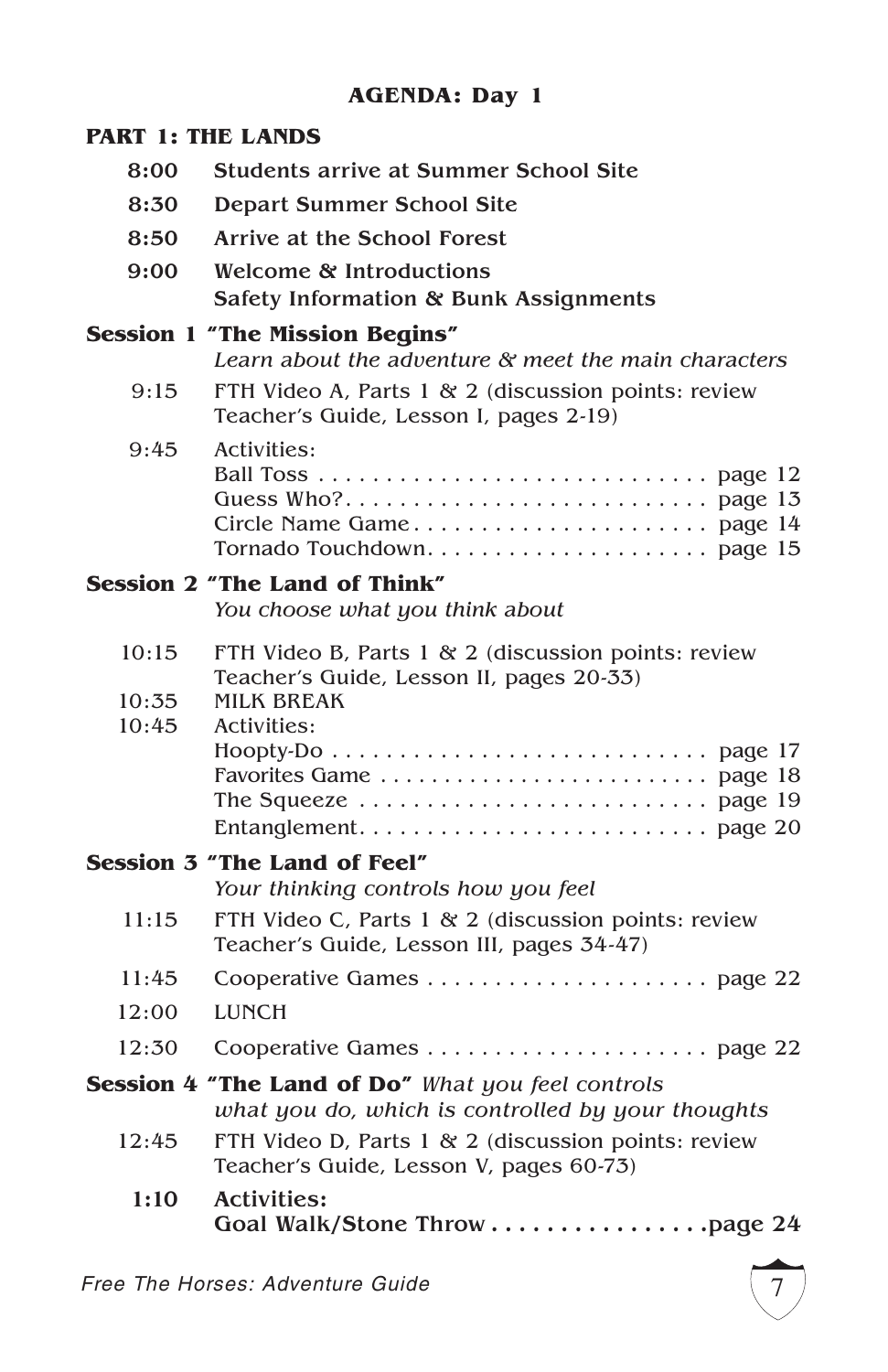| <b>PART 2:</b>   | THE GOLDEN SPIRAL OF SUCCESS                                                                              |
|------------------|-----------------------------------------------------------------------------------------------------------|
| <b>Session 5</b> | "The Golden Spiral of Success: Belonging"<br>Knowing what it is like to be part of a group                |
| 2:00             | FTH Video E, Parts 1 & 2 (discussion points: review<br>Teacher's Guide, Lessons VII & VIII, pages 86-105) |
| 2:20             | Activity:                                                                                                 |
| 3:00             | <b>MILK BREAK</b>                                                                                         |
| 3:15             | Activities:<br>(Break into 3 groups and rotate through these activities)                                  |
| <b>Session 6</b> | "The Golden Spiral of Success: Learning"<br>Mistakes are for learningit's that simple                     |
| 4:00             | FTH Video F, Parts 1 & 2 (discussion points: review<br>Teacher's Guide, Lessons IX & X, pages 106-129)    |
| 4:20             | Activities:<br>Blindfold Walk into Hemlock Forest page 31                                                 |
| 5:00             |                                                                                                           |
| 5:15             | <b>DINNER</b><br>Activity:                                                                                |
| <b>Session 7</b> | "The Golden Spiral of Success: Contributing"<br>The importance of doing something positive within a group |
| 6:00             | FTH Video G, Parts 1 & 2 (discussion points: review<br>Teacher's Guide, Lessons XI & XII, pages 130-151)  |
| 6:30             | <b>Activity:</b>                                                                                          |
| 7:15             | Campfire songs and S'mores                                                                                |
| 8:00             | Memory Book stations in the main lodge                                                                    |
| 8:45             | Get ready for bed and a movie                                                                             |
| 9:00             | Movie/popcorn                                                                                             |
| 10:15            | Lights out                                                                                                |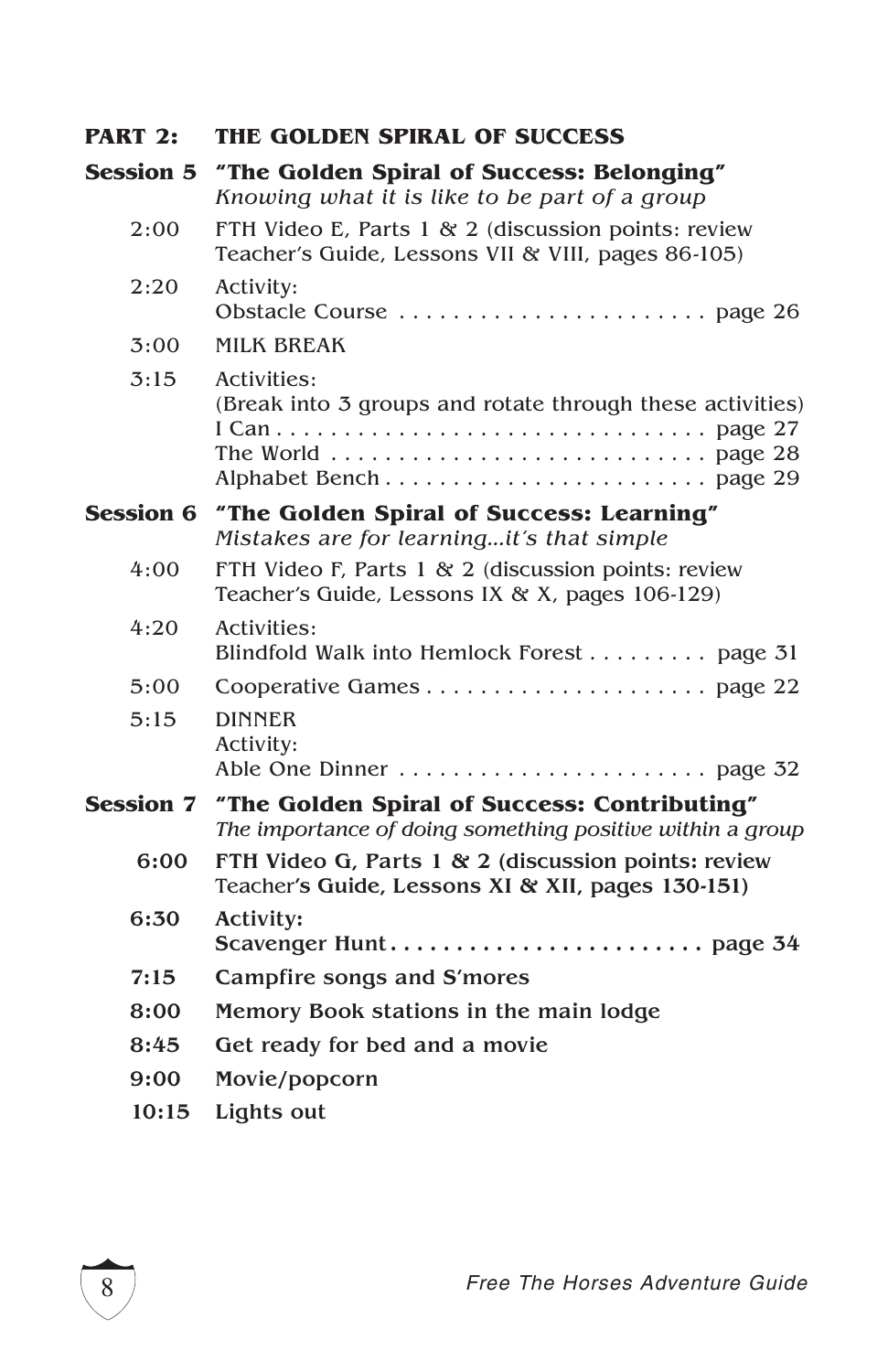| <b>PART 3:</b>   | <b>THE KEYS</b>                                                                                                      |
|------------------|----------------------------------------------------------------------------------------------------------------------|
| 7:00             | Wake up                                                                                                              |
| 8:00             | <b>BREAKFAST</b>                                                                                                     |
| 8:30             | Morning hike                                                                                                         |
| 8:45             | <b>Activity:</b>                                                                                                     |
|                  | <b>Session 8 "The Key of Courage"</b><br>Standing up for what we feel is right, and taking risks                     |
| 9:45             | FTH Video H, Parts 1 & 2 (discussion points: review<br>Leader's Guide, Lessons XIII & XIV, pages 152-175)            |
| 10:15            | Activities:                                                                                                          |
| <b>Session 9</b> | "The Key of Responsibility" Knowing right from<br>wrong, & being responsible for those choices                       |
| 11:00            | FTH Video I, Parts 1 & 2 (discussion points: review<br>Leader's Guide, Lessons XV & XVI, pages 176-199)              |
| 11:20            | <b>Activities:</b><br>Swamp Crosspage 40                                                                             |
| 12:00            | <b>LUNCH</b>                                                                                                         |
| 12:30            |                                                                                                                      |
|                  | Session 10 "The Key of Cooperation" You can't do it alone.<br>Everyone must think & work together to achieve a goal. |
| 1:00             | FTH Video J, Parts 1 & 2 (discussion points: review<br>Leader's Guide, Lessons XVII & XVIII, pages 200-219)          |
| 1:30             | <b>Activity:</b>                                                                                                     |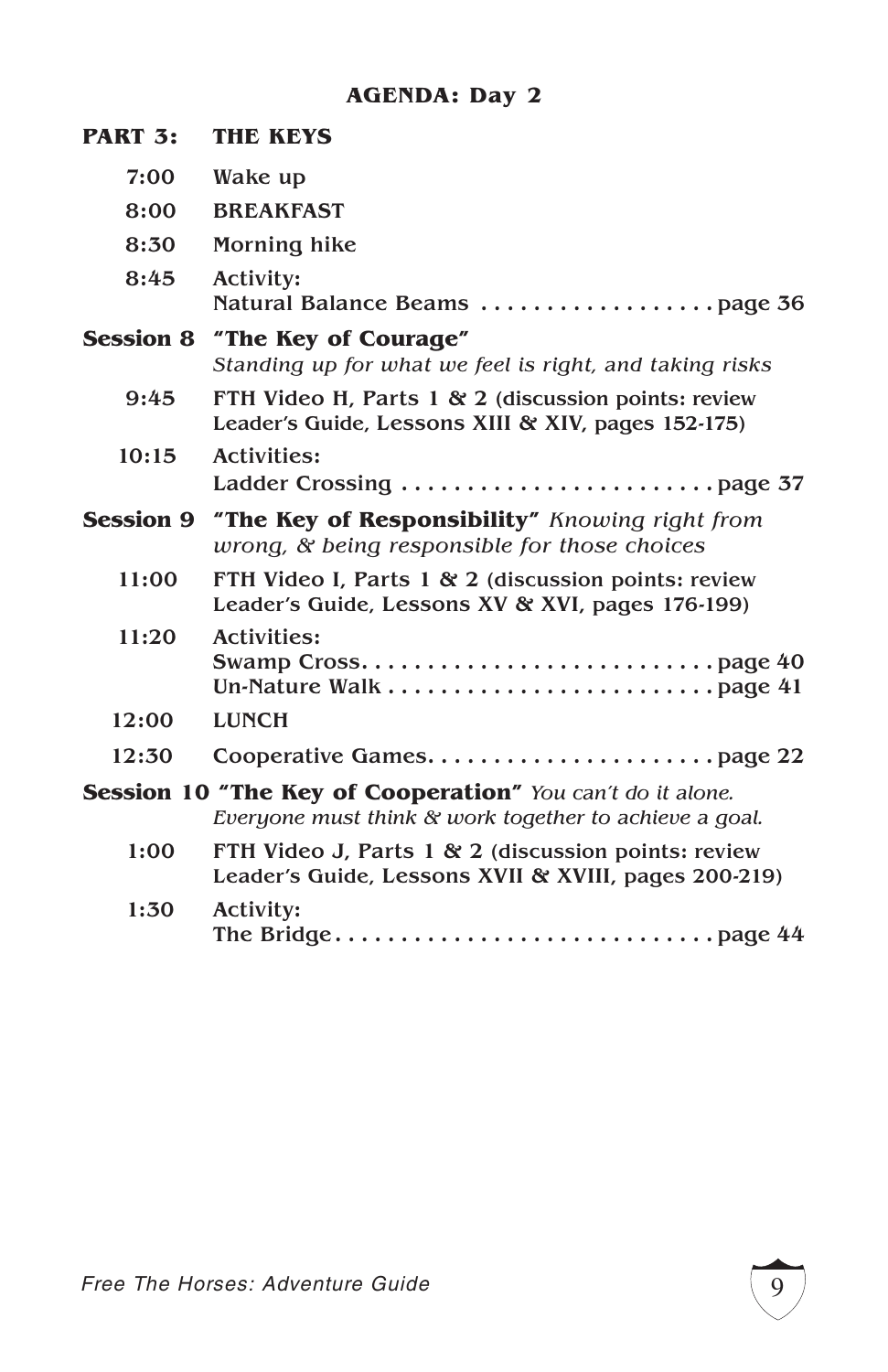#### **PART 4: FREE THE HORSES**

|      | Session 11 "Free the Horses: Talents and Dreams"<br>Understanding that we all have special talents and<br>dreams and we choose the life that we want to live |
|------|--------------------------------------------------------------------------------------------------------------------------------------------------------------|
| 2:00 | FTH Video K, Parts 1 & 2 (discussion points: review<br>Leader's Guide, Lessons XIX & XX, pages 220-238)                                                      |
| 2:20 | Affirmations/Compliments                                                                                                                                     |
|      | <b>Activity:</b>                                                                                                                                             |
|      |                                                                                                                                                              |
| 2:30 | Clean up                                                                                                                                                     |
| 2:40 | <b>Board bus</b>                                                                                                                                             |
| 3:00 | Student pick-up at Summer School site                                                                                                                        |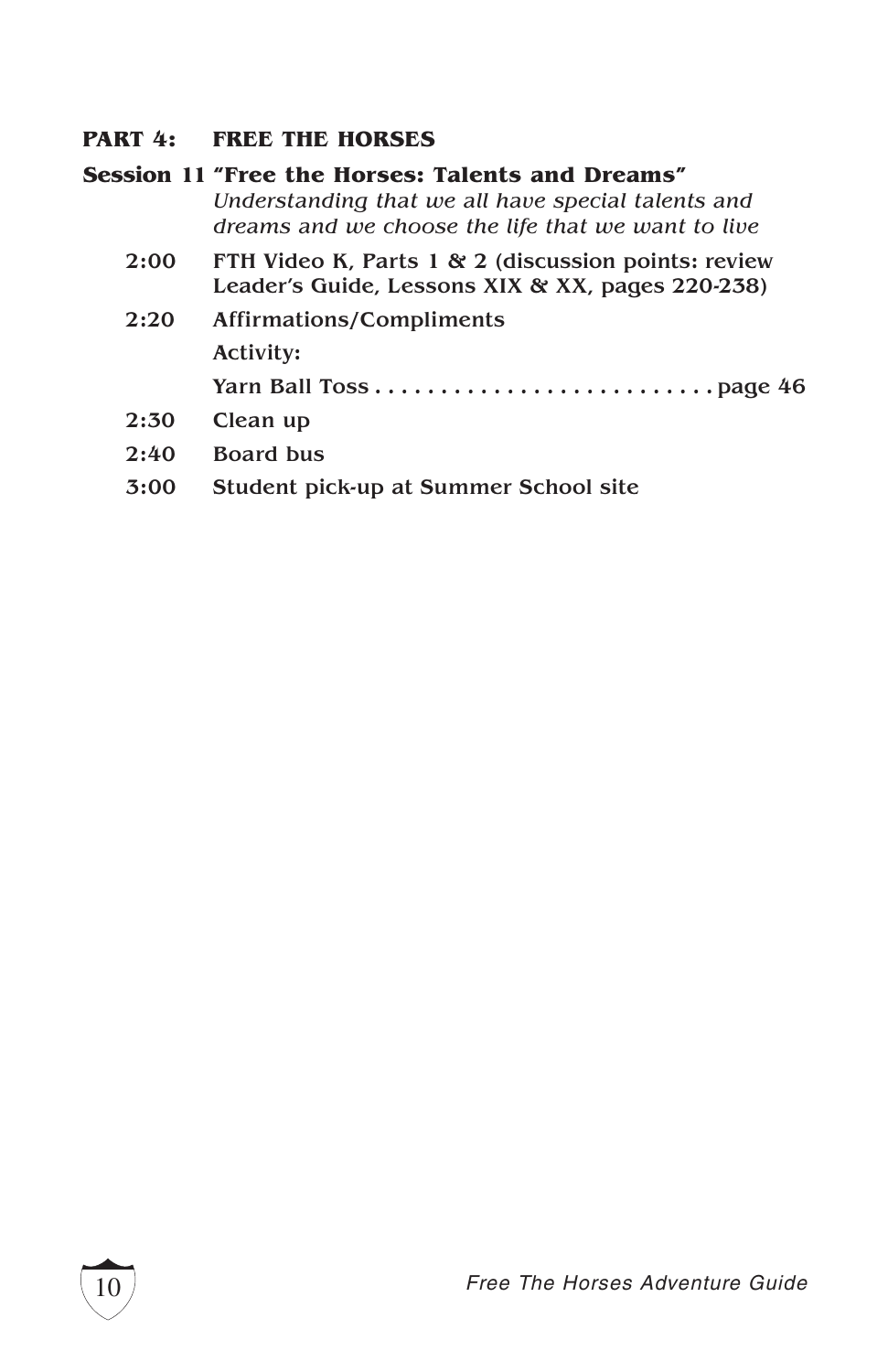

# *The Mission Begins*

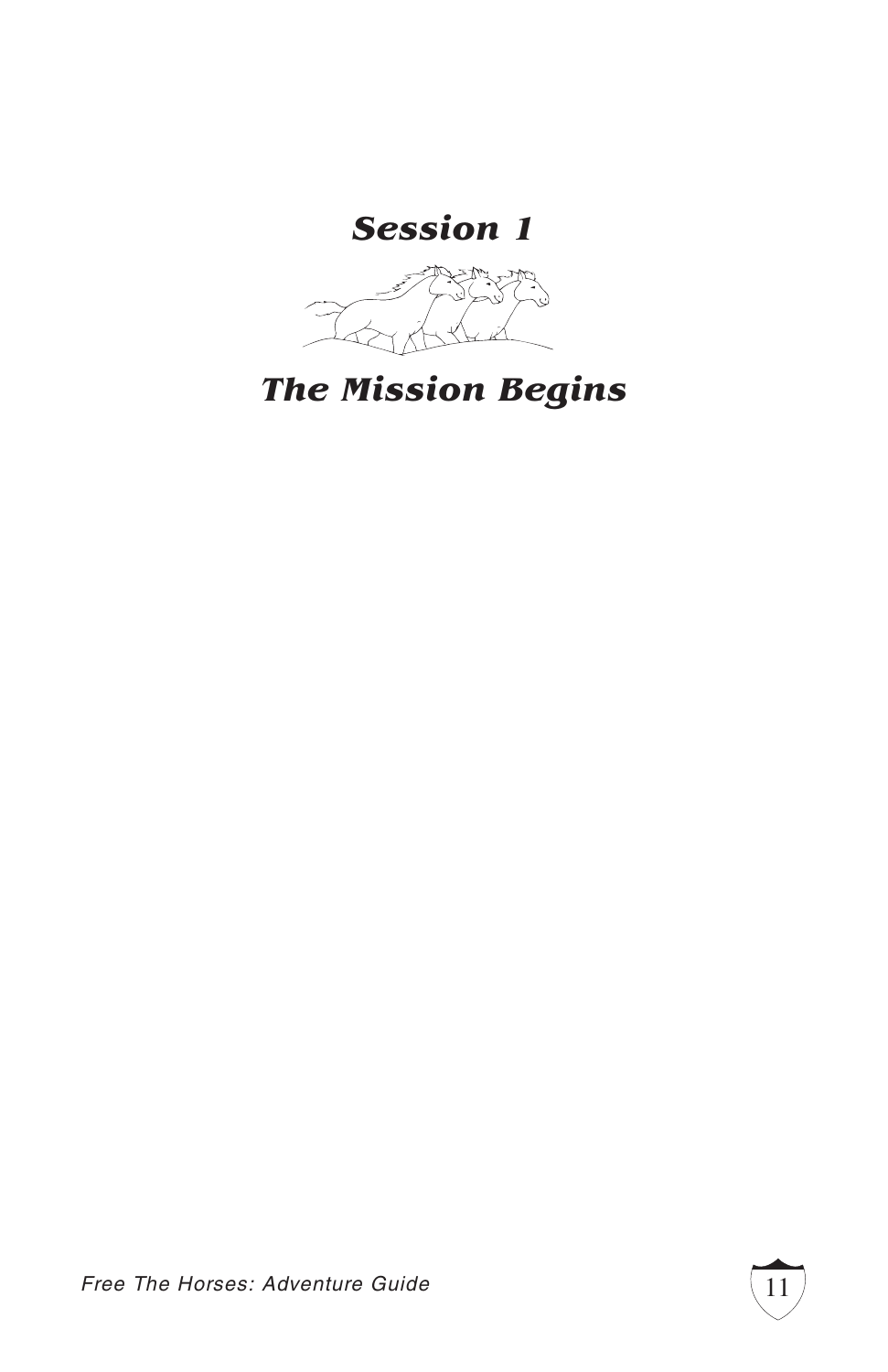

To learn everyone's names and to begin to form group cohesion.

#### **Assessment/Performance Indicators:**

Participation in this activity and calling out names without hesitation.

#### **Materials:**

A soft, six-inch ball.

#### **Procedure:**

The whole group forms a circle. The leader explains that when you have the ball you say, "My name is \_\_\_\_, and I'm going to pass the ball to ." Make sure that the person throwing the ball makes eye contact

and throws underhand. Once the person catches the ball, they say their own name and then say the name of the person to whom they are going to pass the ball. The game concludes when everyone has had a turn catching and throwing the ball.

#### **Points for Discussion:**

• You may add questions if you like. We continue with the next challenge.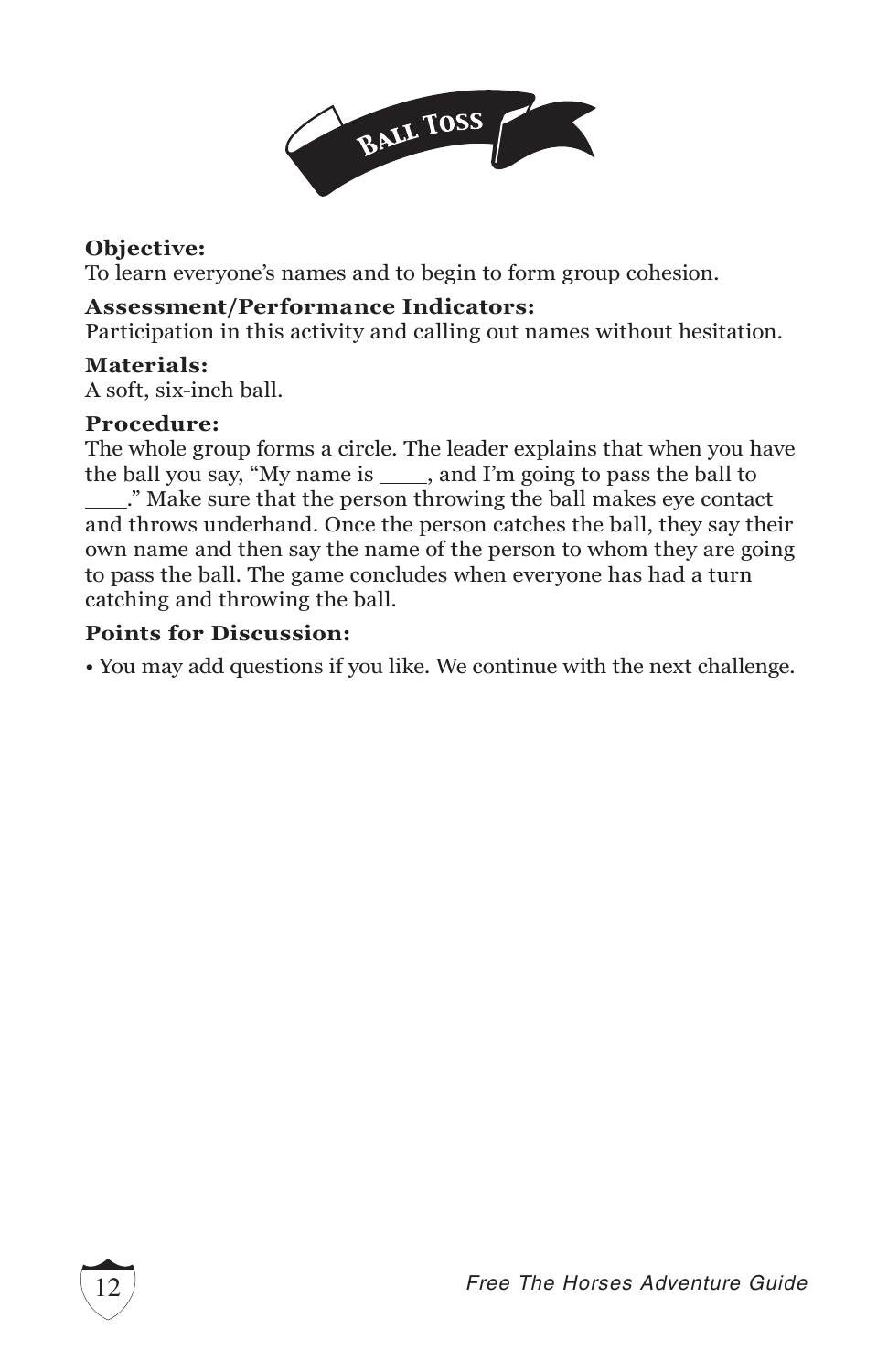This activity is great as an ice breaker and to learn everyone's name.

#### **Assessment/Performance Indicators:**

Students will be able to call out each other's names without hesitation. Participation in this activity is also an assessment. (Participation is voluntary.)

#### **Materials:**

One standard queen size bed sheet or shower curtain (non-transparent).

#### **Procedure:**

Divide students into two groups. One group sits on one side of the sheet and the other sits on the other side. The sheet is held by two people so that neither group can see the other. Each group sends a representative to the base of the sheet on their respective side. On the count of three, the leaders drop the sheet to reveal the two group representatives. The representatives try to guess the name of the other person. The first person to guess the correct name wins that person to their side of the sheet. The game concludes when all students are on one side of the sheet, when everyone has had at least one turn if they would like, or when the leaders decide that the game is over.

- What was most challenging about this activity?
- How did you feel when it was your turn to guess someone's name?
- What helped you overcome your fears?
- How many of you thought that it might be a little scary to take on a mission such as coming to this camp?
- For many of you, this is the first chance you've had to sleep overnight at the school forest. Now that you're here, what do you think?
- Kelly's mission to free the horses is much like our camp. You will have experiences just like Kelly and tomorrow when it's time to go back home, you will wish that you could stay another day. From now until tomorrow afternoon, what do you think you will learn? What do you think you will do? How do you think you feel?

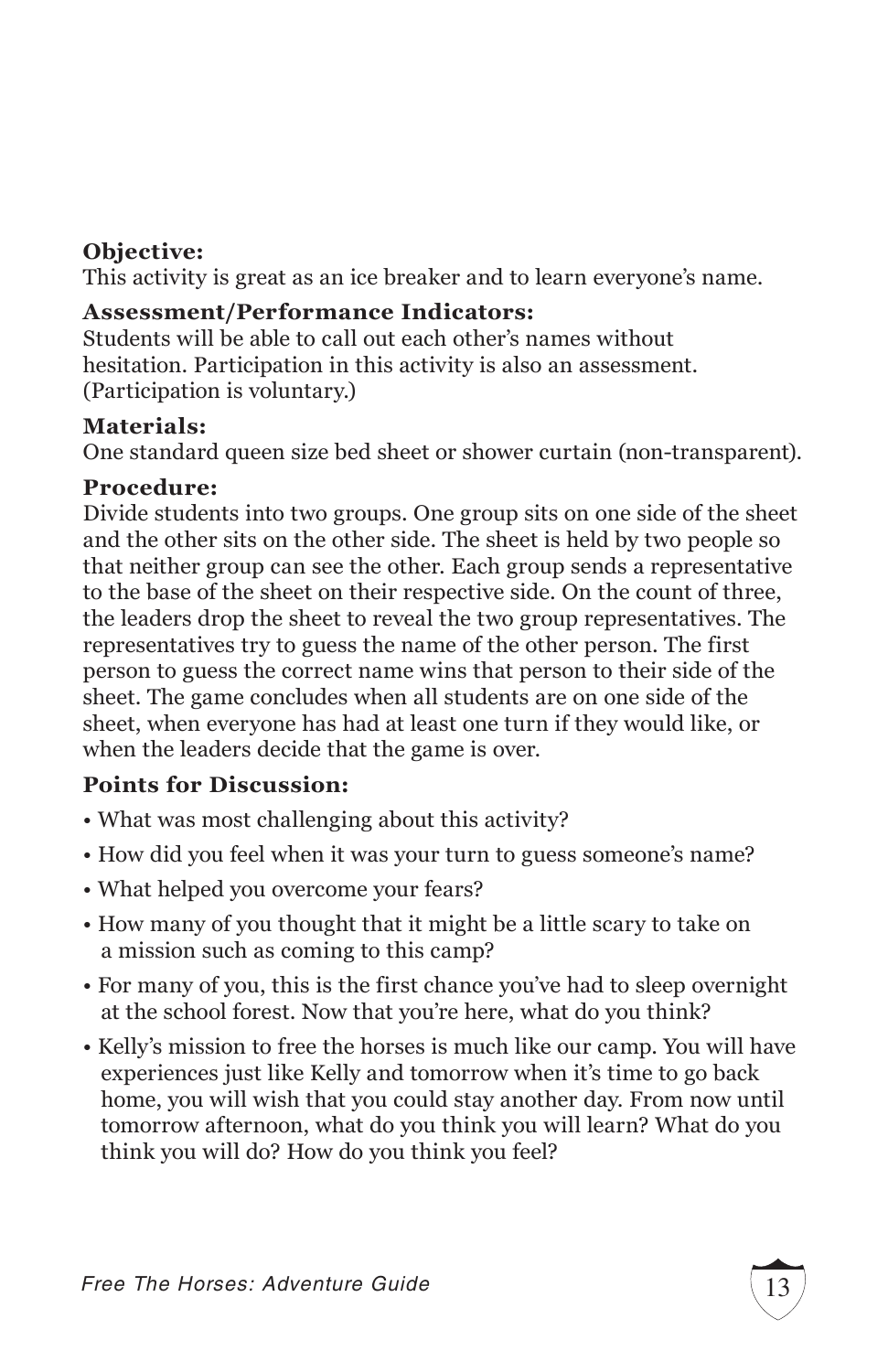

**Objective:** To learn students' names and their interests.

**Assessment/Performance Indicators:** Participation in this activity.

#### **Materials:**

No materials are needed.

#### **Procedure:**

Everyone forms a large circle. The leader starts by saying his name followed by what he likes to do and an action of what he likes to do. For example... "I'm Mr. Smith and I like baseball." (Mr. Smith would act like he was hitting a baseball). Then the rest of the group would repeat, "He's Mr. Smith and he likes baseball," followed by everyone in the group acting like they were hitting a baseball. Continue around the circle until everyone has participated.

#### **Points for Discussion:**

• We do not take time to question the students with this activity, but move quickly to the next activity.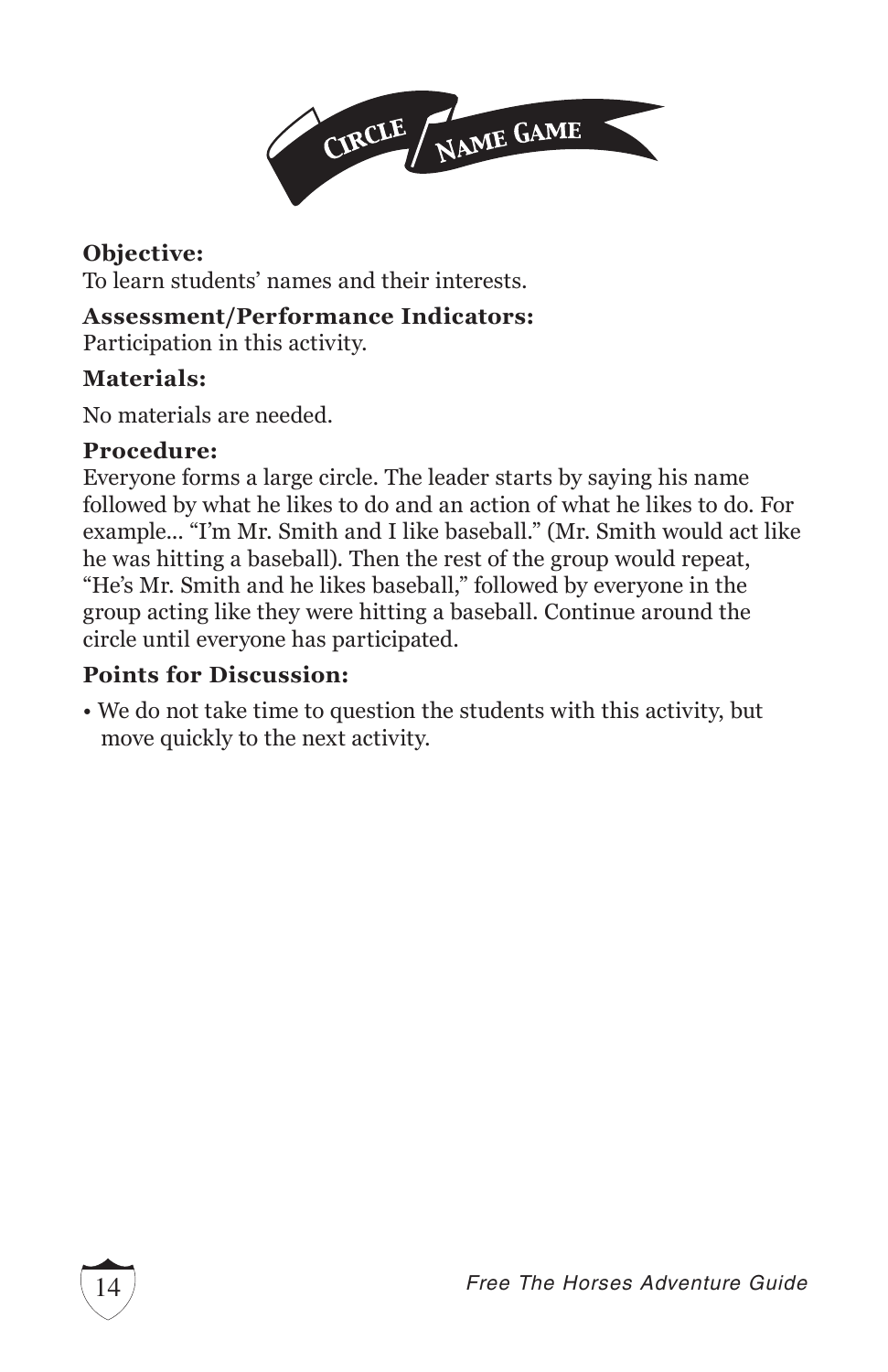To repeat everyone's name and their interests. Also, to continue building cohesion in the group.

#### **Assessment/Performance Indicators:**

Participation in this activity. Number of names & interests remembered.

#### **Materials:**

No materials are needed.

#### **Procedure:**

The leader asks the group if anyone can remember everyone's name and what they like to do. The leader picks one person to go around the circle naming everyone and what they like to do. If the student gets stuck or makes a mistake, that is okay. Just correct them and move on. The leader may ask for other volunteers and conclude the game at the leader's discretion.

#### **Points for Discussion:**

• Tell me the name of someone and what they like to do. You may not have known many of the other students when you first boarded the bus to come to camp and it may have been difficult talking with someone you didn't know. What do you think you could ask someone, just to start a conversation? Did you find someone who likes to do the same thing as you? Do you think you may want to meet that person and talk about your interests?

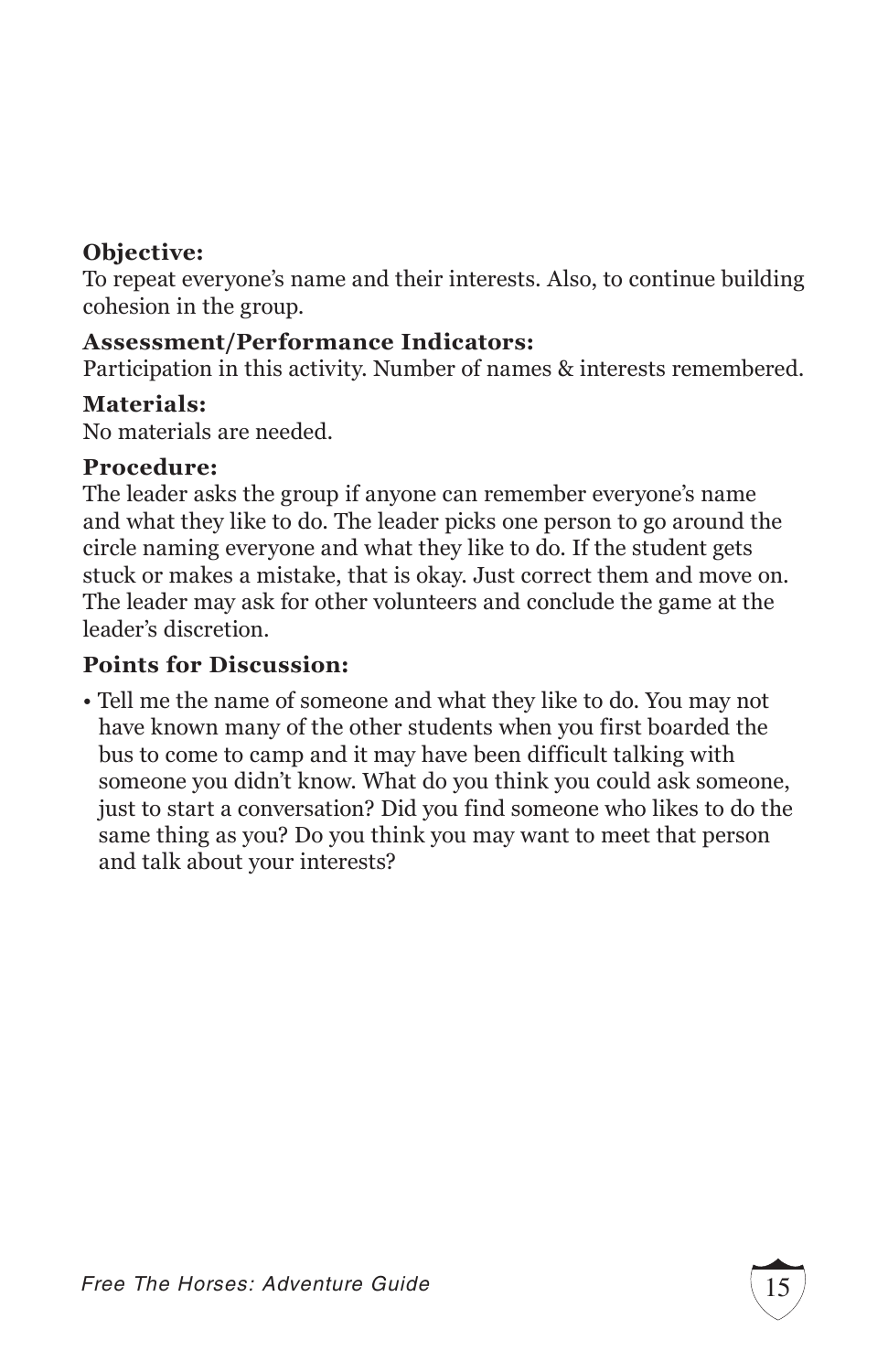

# *The Land of Think*



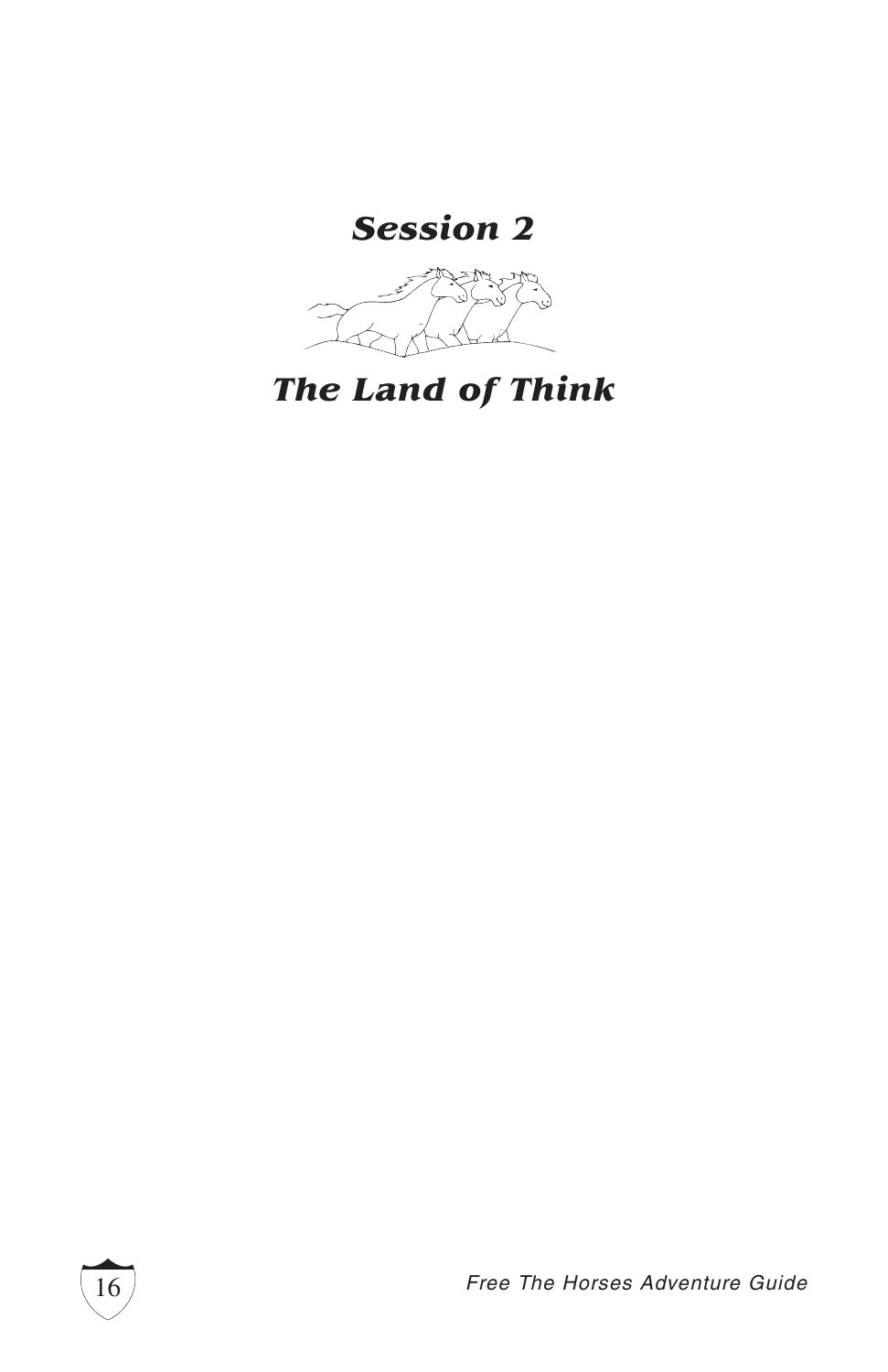To work as a group by thinking and working together cooperatively.

#### **Assessment/Performance Indicators:**

Successfully maneuvering the hula hoops in the appropriate direction. Students encouraging each other and working to solve problems together.

#### **Materials:**

Three different-sized hula hoops. Timer.

#### **Procedure:**

Everyone forms a large circle and holds hands. Three hula hoops are started between two students at the point where the students are holding hands. Two hoops travel clockwise and one hoop travels counter-clockwise. At the halfway point all three hoops will meet. Students will have to figure out how to continue the hula hoops moving in their respective directions. The game concludes when the one hoop and the pair of hoops make it back to the starting point. Time this event. Discuss the activity using questions from the next section and repeat the activity.

- What did it take to move the hoops around the circle?
- What seemed to work the best?
- Now that you have seen others do this activity, do you think you could do it faster?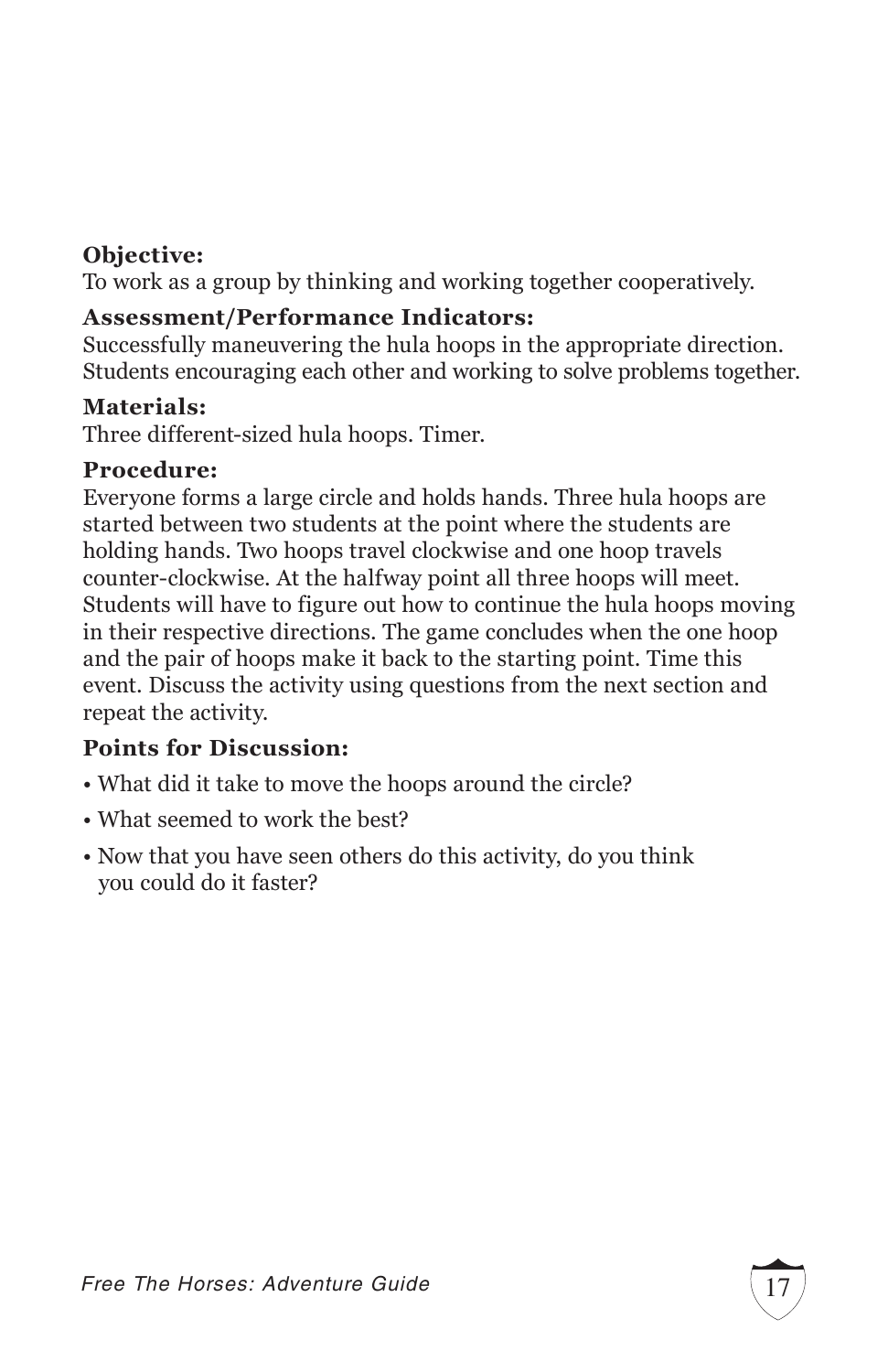To create a trusting environment, learn names and interests, and develop cohesion within a smaller group setting.

#### **Assessment/Performance Indicators:**

Participation in this activity. A willingness to share and listen to others.

#### **Materials:**

No materials are needed.

#### **Procedure:**

The large group is broken into smaller groups with one leader per group. (We also use these groups as our lunch and dinner groups.) Each small group moves to a separate location.

#### Within the small groups:

Form a circle. Let everyone have a chance again to say their name. Tell the group that you and everyone else would like to learn more about each of you. To do that, we will talk about some of our favorite things. For example, you may want to find out what is their favorite:

- color
- movie
- food
- school subject
- book

#### **Points for Discussion:**

• The leader and students should add to the discussion when appropriate.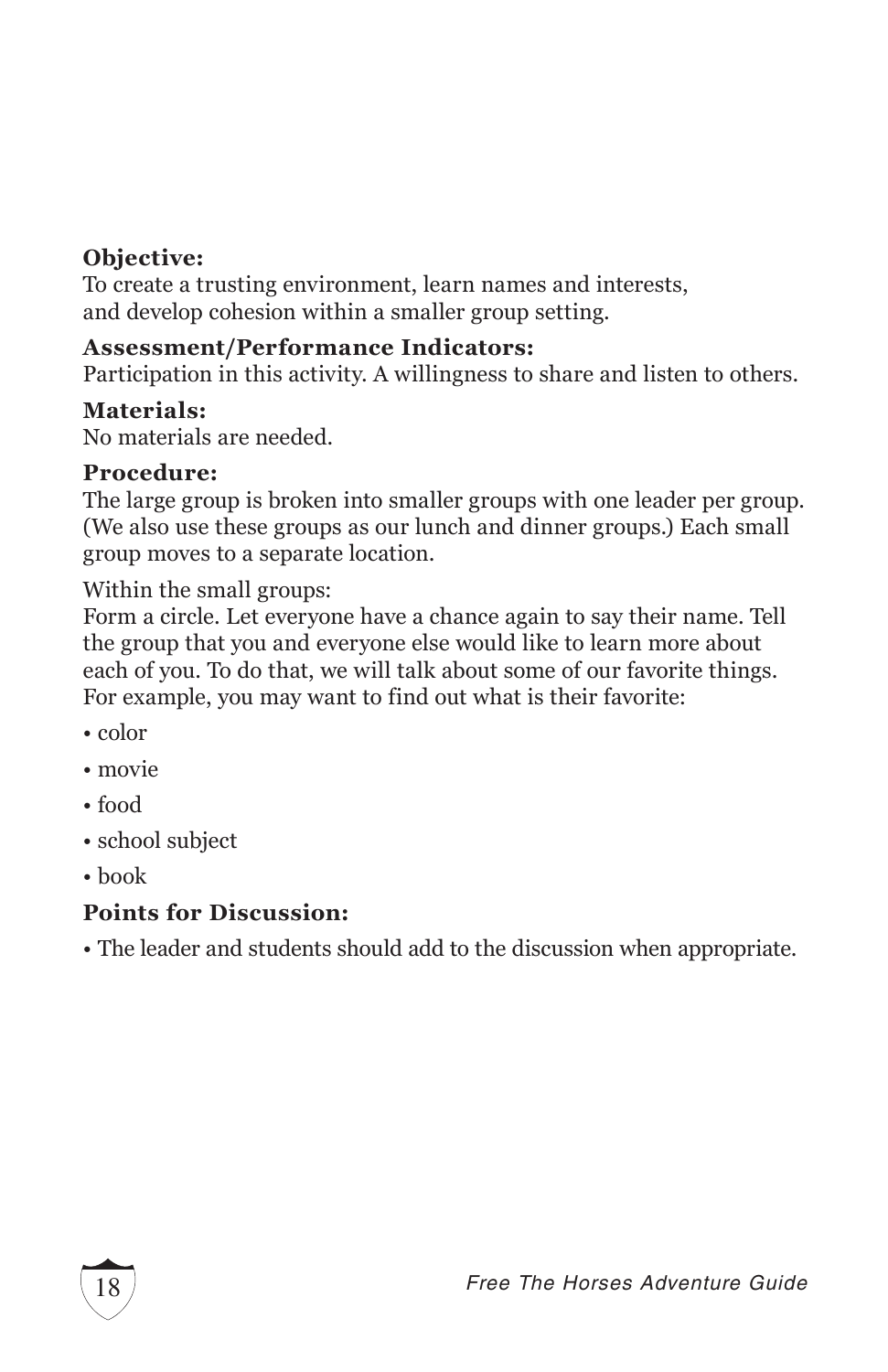To solve problems as a team.

#### **Assessment/Performance Indicators:**

Successful completion of, and participation in, this activity.

#### **Materials:**

One hula hoop and one small bike tire.

#### **Procedure:**

The leader explains to the group that they are to safely fit one body part of every student inside the hula hoop. The leader monitors to make sure everyone is safe. When the group is successful, the leader then explains that they should fit two body parts inside the hula hoop. When the group is successful, the leader then explains that they should fit one body part inside the small bike tire. (Daring groups will beg to try to fit two body parts inside the small bike tire).

- What did you notice about some of the students? (Some were leaders, others were followers.)
- What did you have to do before starting this exercise? (Think.)
- And not only did you have to think, you had to think a certain way. Remember the amulet. You had to think...(clear bright) in order to complete this activity.
- What would have happened if you were thinking stormy? (We wouldn't have succeeded.)
- What did you learn from thinking positively? (That if we work and think together we will succeed.)

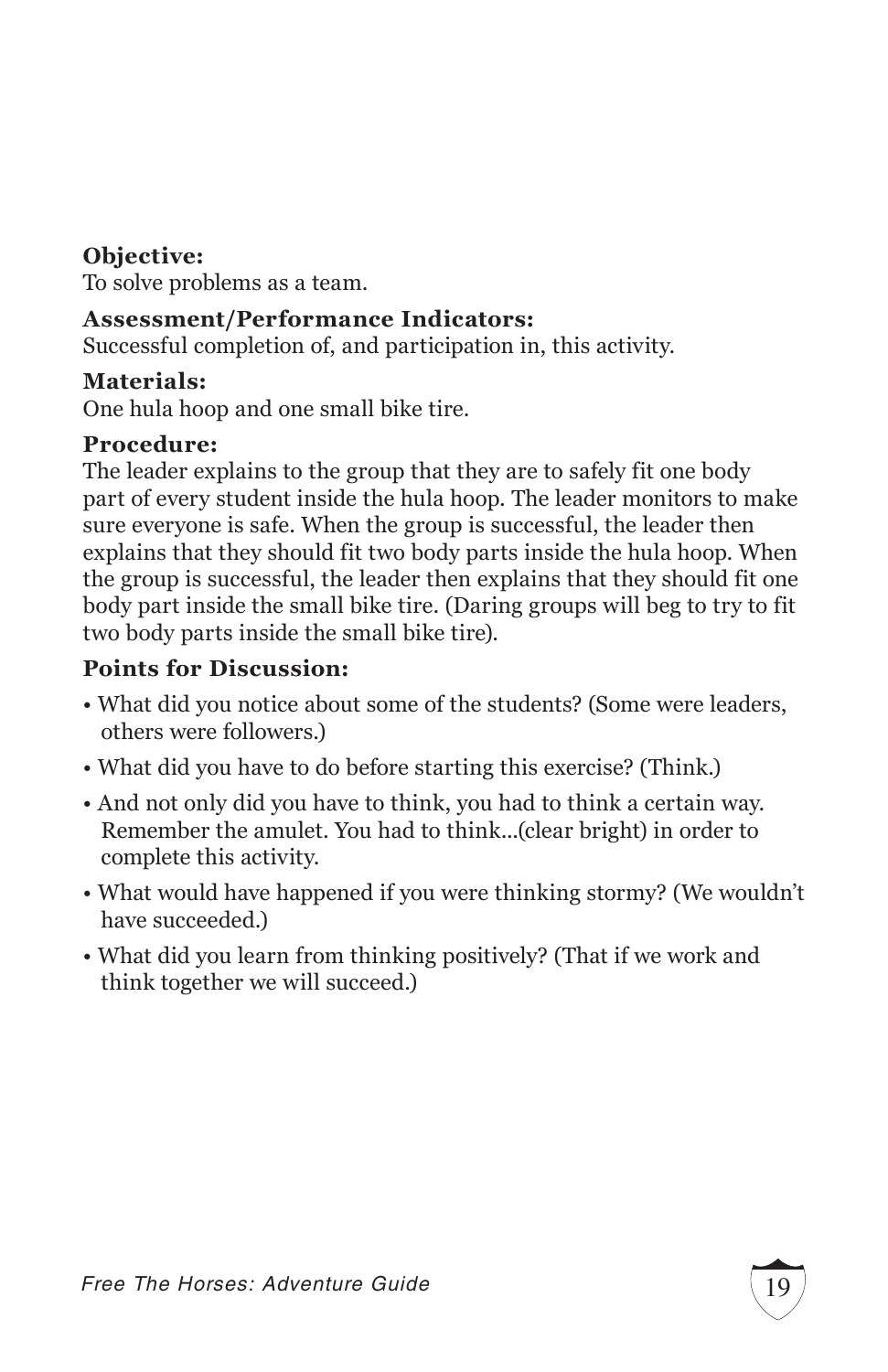

To solve problems and build trust as a group.

#### **Assessment/Performance Indicators:**

Successfully completing this activity. Frequent compliments and positive problem-solving.

#### **Materials:**

No materials are needed.

#### **Procedure:**

Divide into small groups. Each small group forms a circle and will be separate from the large group for this activity. The small group comes together in the middle. Each student grabs the hand of someone across from them and the hand of someone next to them. Some students will have to reach over all of the arms and some will have to reach under. Without letting go, the group tries to straighten itself out into a circle again. (Sometimes the groups will naturally fail.)

- If your group failed, why did you do it again?
- Some of you had your arms and shoulders twisted. Why didn't you give up?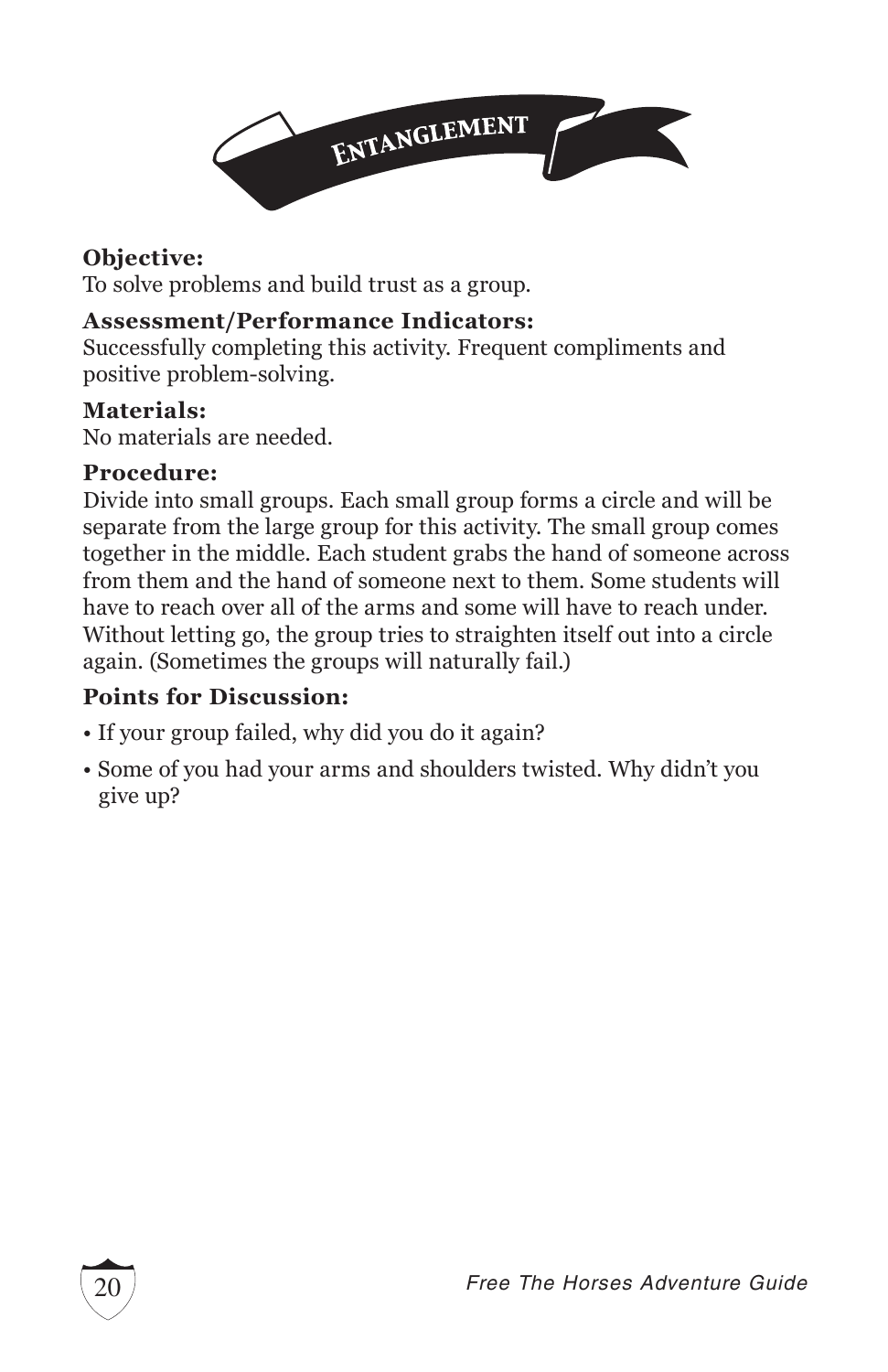



# *The Land of Feel*

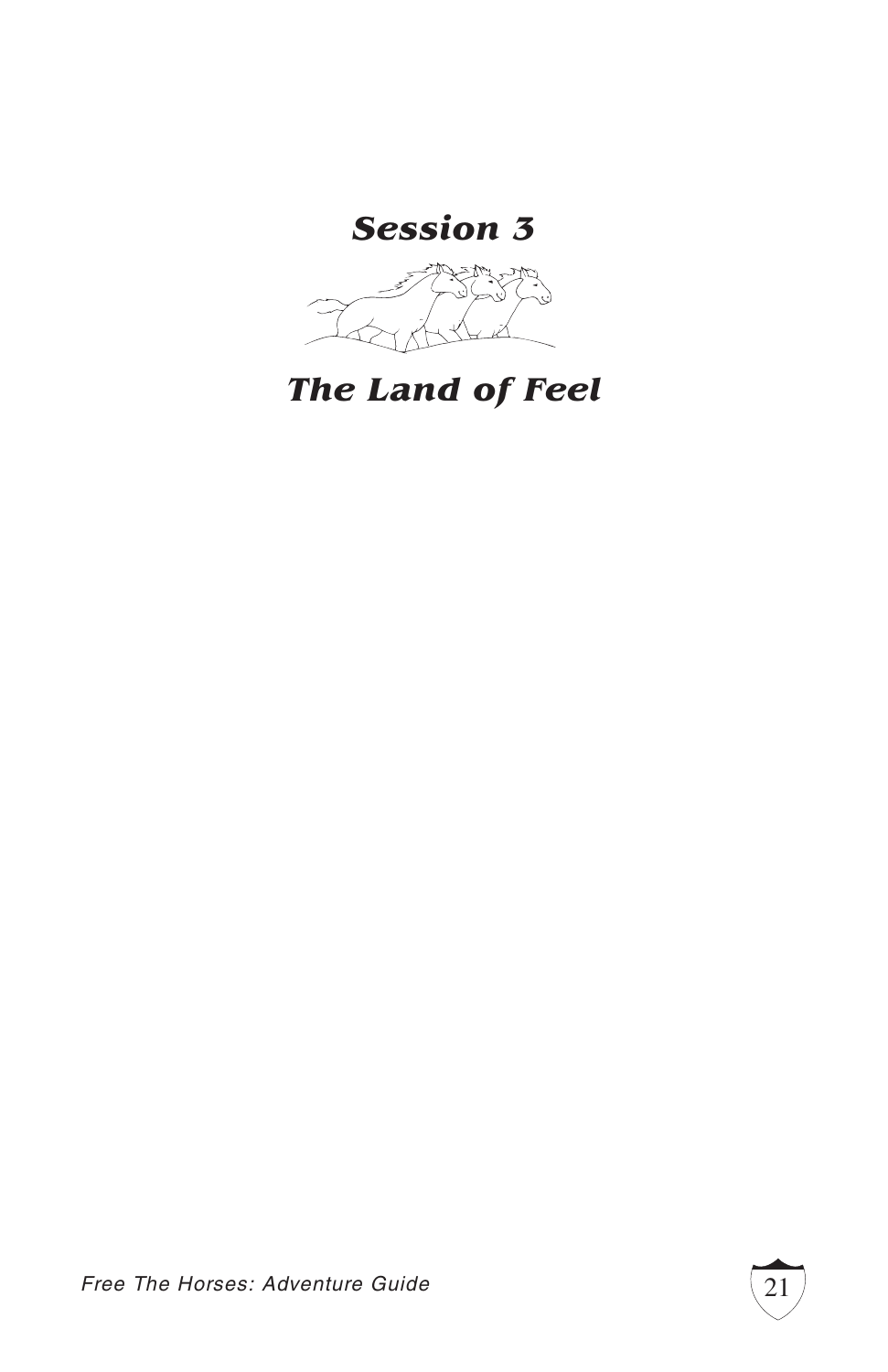To play together in team sports.

#### **Assessment/Performance Indicators:**

Successfully participate in team sports and games.

#### **Materials:**

Varies

#### **Procedure:**

This is a time when we allow kids some "free-form" play time. We might organize a basketball or kickball game, or play Simon Says or Red Light/Green Light—any team-oriented game. We let the children choose what they'd like to play, and only ask that they include others in their games.

#### **Points for Discussion:**

• None.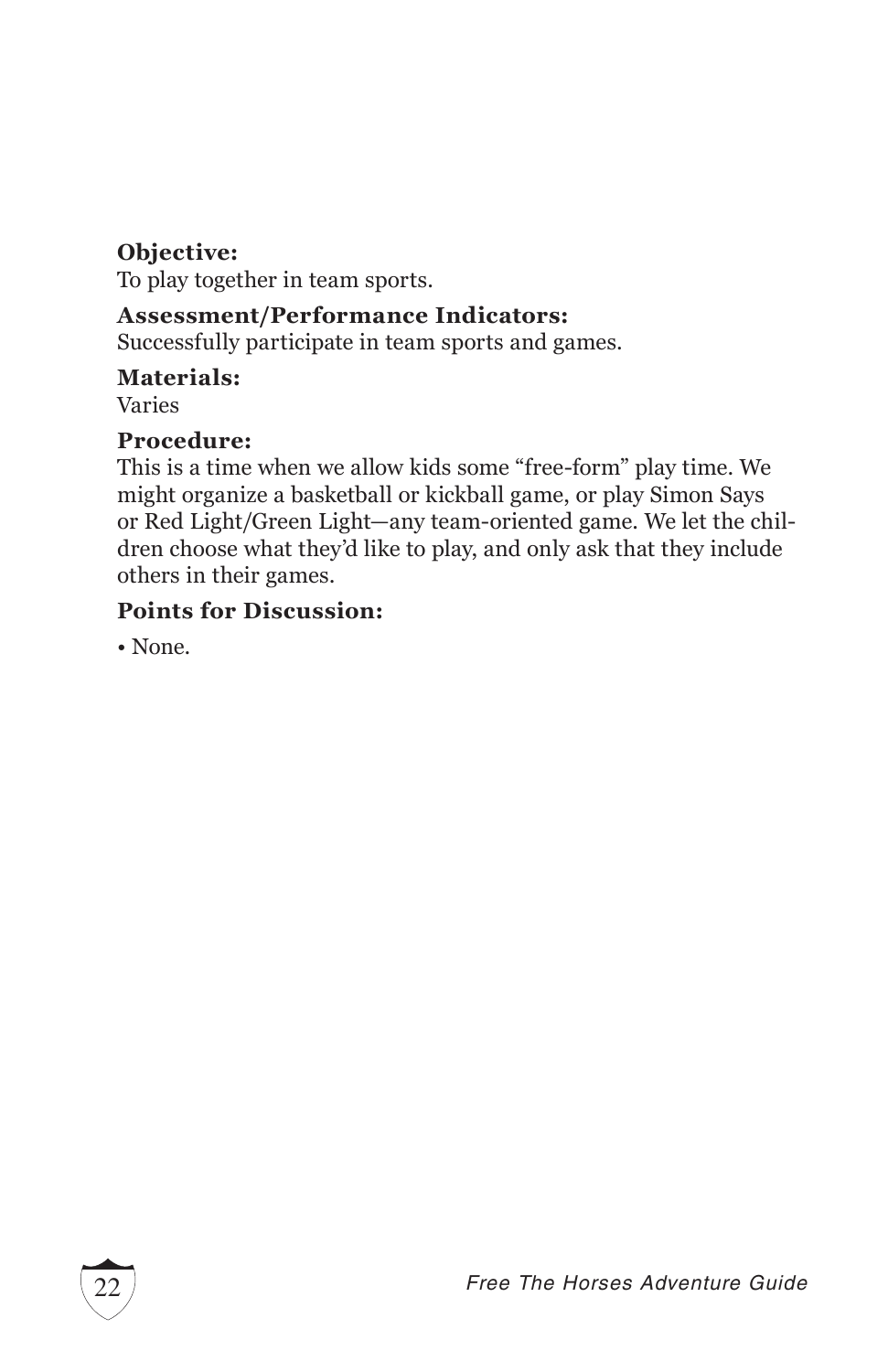

# *The Land of Do*

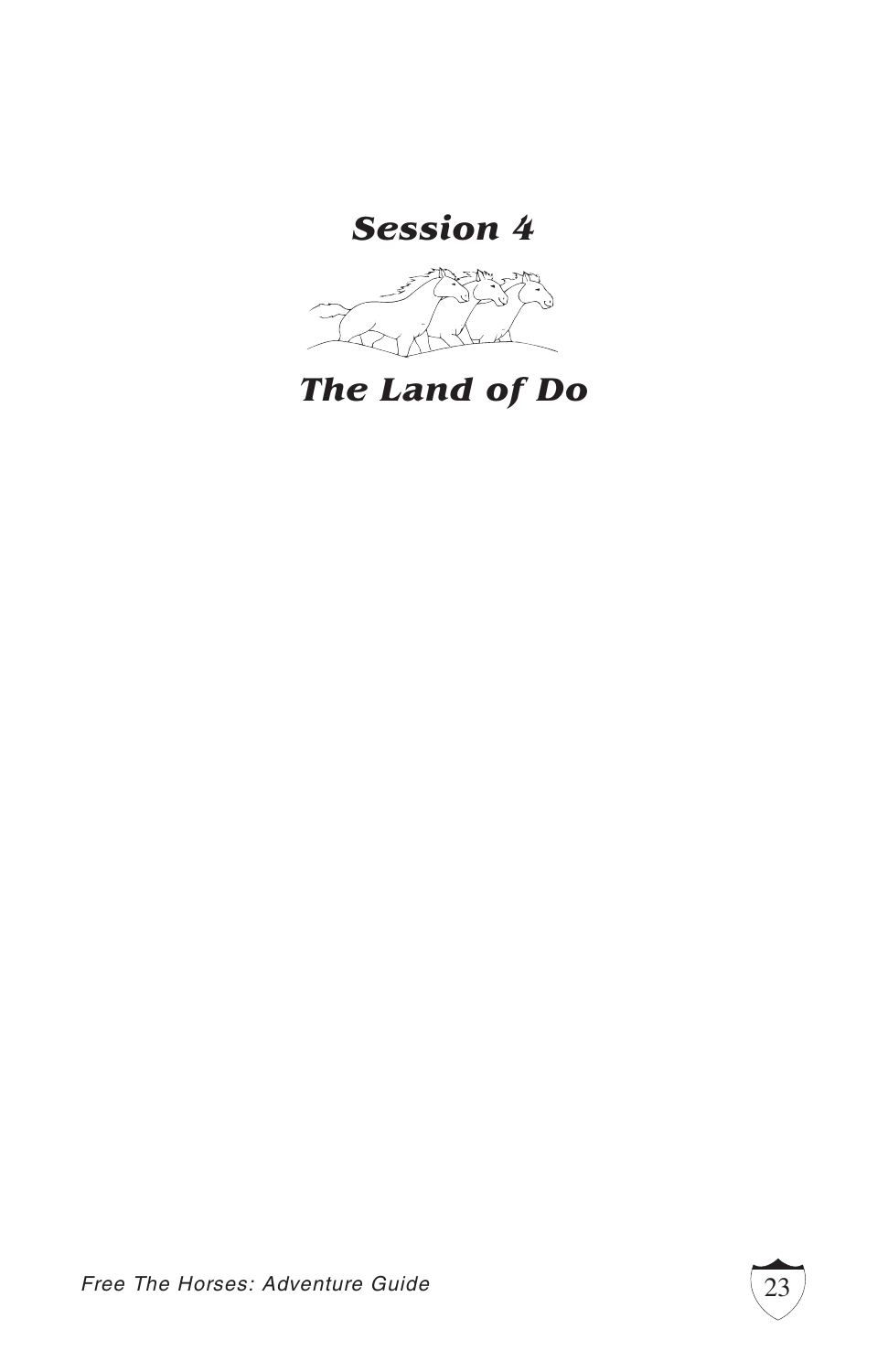To think positively and work toward a goal, be aware of others' feelings and safety, and learn something new.

#### **Assessment/Performance Indicators:**

Enthusiasm toward the goal walk, safety at the beach, and participation in skipping stones.

#### **Materials:**

Flat stones on the shores of a lake.

#### **Procedure:**

The leader tells the group that we will be walking to the beach. The record for the hike to the beach is (fictitious) 5 minutes 45 seconds and we are going to try to beat that record. We'll beat the record if we think...(positively).

Time the hike to the beach. When all of the students make it to the beach, call out the time...(fictitious) 5 minutes 41 seconds.

Instruct the students that we will be learning to skip rocks but before we do, we need to be aware of a few things. First of all, we need to think about being safe at the beach—safe when we throw the rocks and safe near the water. Secondly, we need to think about the feelings of others. How do you think you would feel if someone was being careless and hit you with a rock? You also need to look for a flat smooth rock. Something that will skip easily across the water. Finally, as we learned from the Bright Knight in the movie, we need to do what we think and feel is right. If you think you can skip rocks and feel good about yourself, you will do it.

#### **Points for Discussion:**

• See questions added in the procedure section.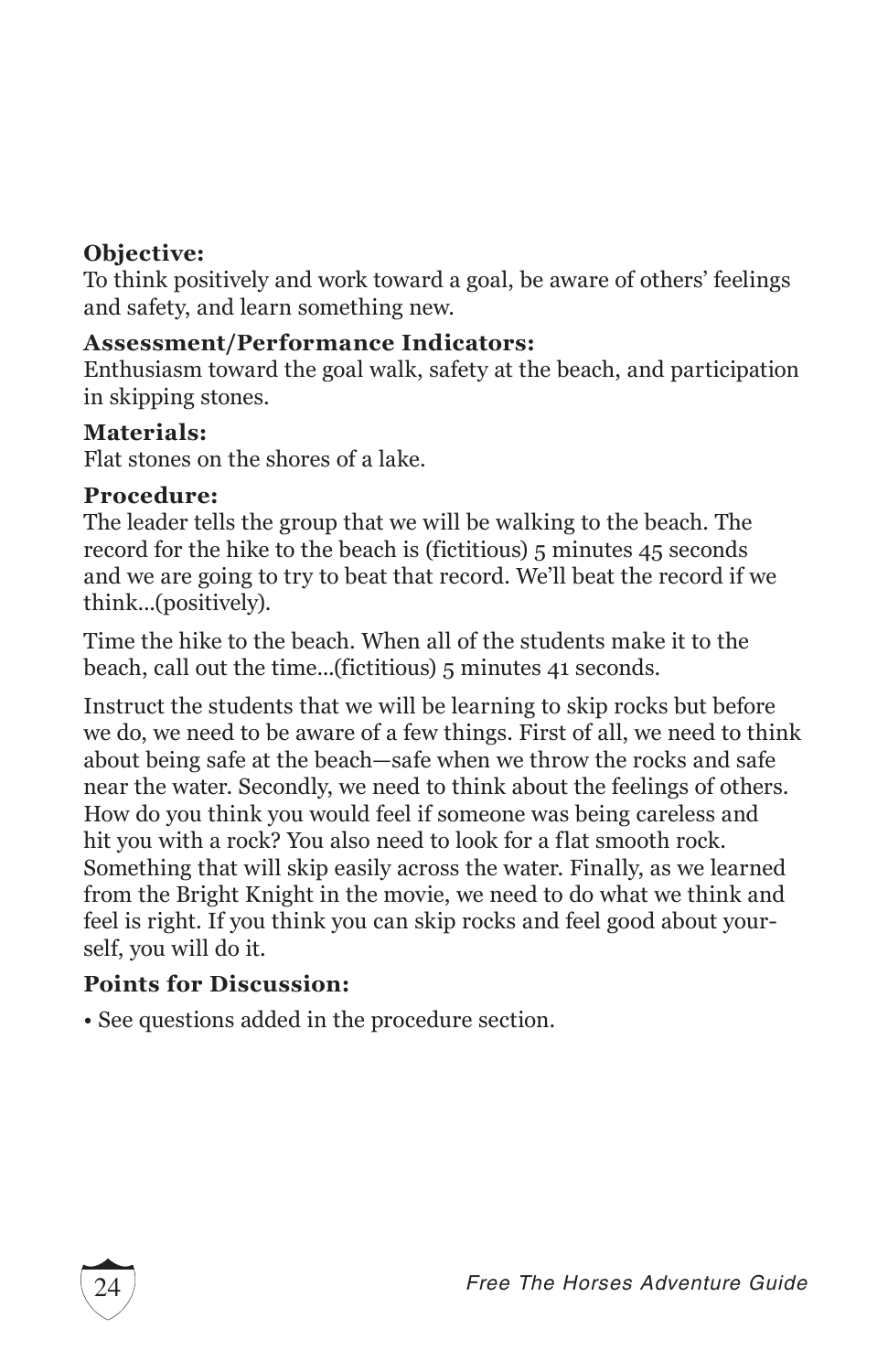

# *The Golden Spiral of Success: Belonging*

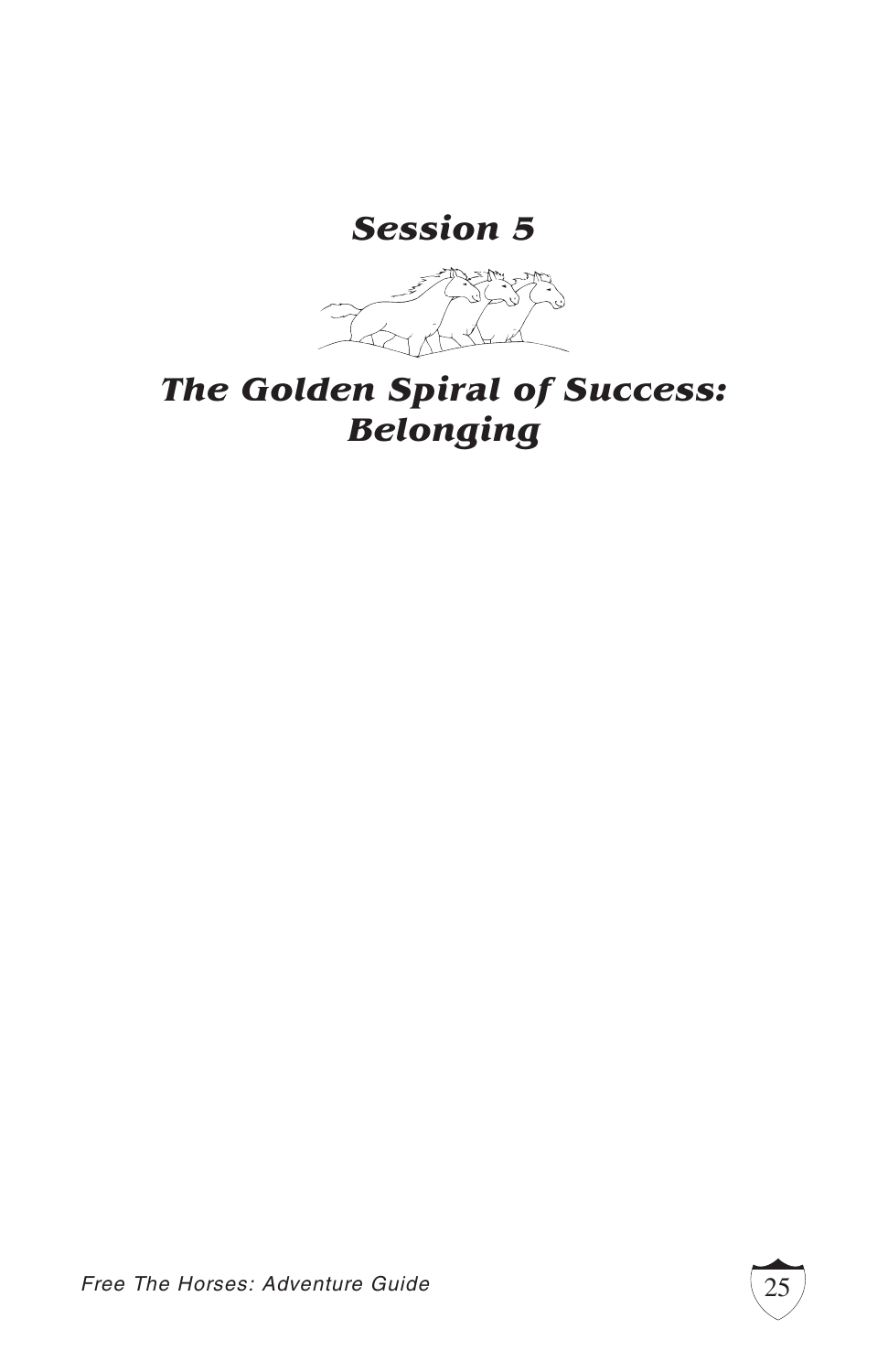

To build trust and effectively communicate with others.

#### **Assessment/Performance Indicators:**

Participation in this activity and use of specific words (right, left, forward, etc.).

#### **Materials:**

Blindfolds (one blindfold per pair of students), any number of small objects for an obstacle course.

#### **Procedure:**

Set up an obstacle course by spreading small objects such as rocks, branches, cups, and small balls around the course. The obstacle course should be about the size of a volleyball court with a starting point on one end of the court and a finish line on the opposite end. Students are paired up. One student is the leader and the other is blindfolded. The leader leads the blindfolded student from the starting point to the finish line. If the blindfolded student steps on an object, then the pair must return to the starting point and try again. The leader must use specific directions such as left, right, forward, backward, and not general directions such as this way, over here, or turn. After the leader and blindfolded student make it to the finish line, they switch roles so that the leader becomes the blindfolded person and vice versa. Then they travel back to the starting point.

- When you were blindfolded, what did you need the most? How did it feel to have a friend?
- You noticed something about Ted Bear at the beginning of the last video. Did you like Ted Bear? Why? (She was mean, unfriendly, angry, and she wanted to be left alone.)
- Let's pretend that during our last activity you were blindfolded but didn't have anyone to lead you. How do you think you would feel or act when you were trying to make it through the obstacle course? You may have become discouraged, angry, and mad.
- You have made it through the obstacle course and you'll make it through school by having a good what? (friend)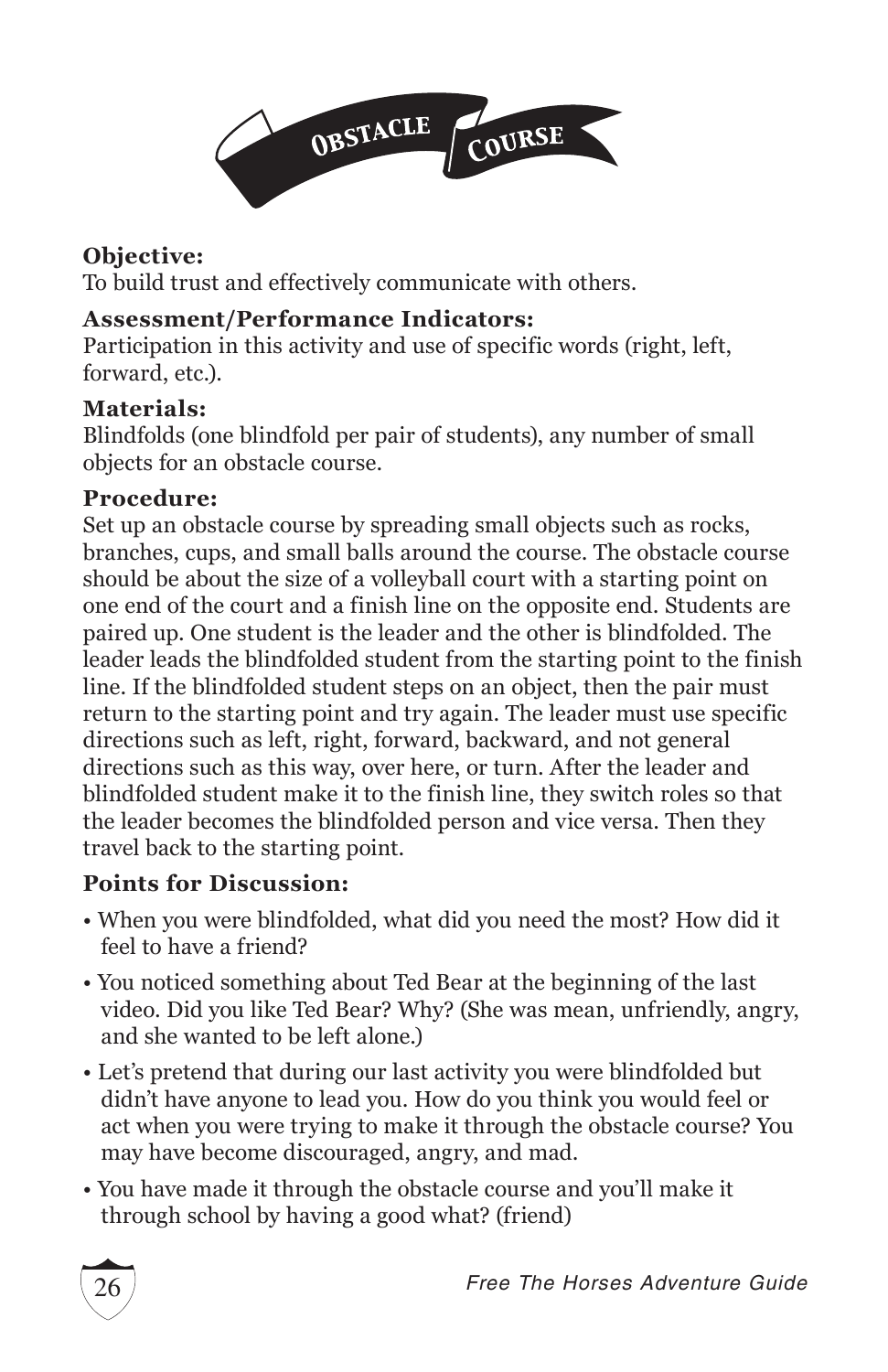(Divide into 3 groups & rotate through I Can, The World, & Alphabet Bench)

#### **Objective:**

Students will work and think together as a team.

#### **Assessment/Performance Indicators:**

Students use encouraging words, and are able to talk without putdowns. Everyone comes up with, or agrees on, a solution.

#### **Materials:**

Two small coffee cans.

#### **Procedure:**

Students sit in a circle with their legs toward the middle of the circle. Two coffee cans are placed on the feet of one of the students who is designated the starter. The group has to figure out how to move the coffee cans around the circle and back to the beginning by using only their feet. The coffee cans have to touch everyone's feet and have to be passed from one student to the next. If the coffee cans fall to the ground, the group has to start over again. (Our groups have come up with names such as "cranes" for the person who picks the coffee can off of the foot and "pegs" used in place of the word foot.)

#### **Points for Discussion:**

• We usually do not have time to question the students. Rotate to the next challenge.

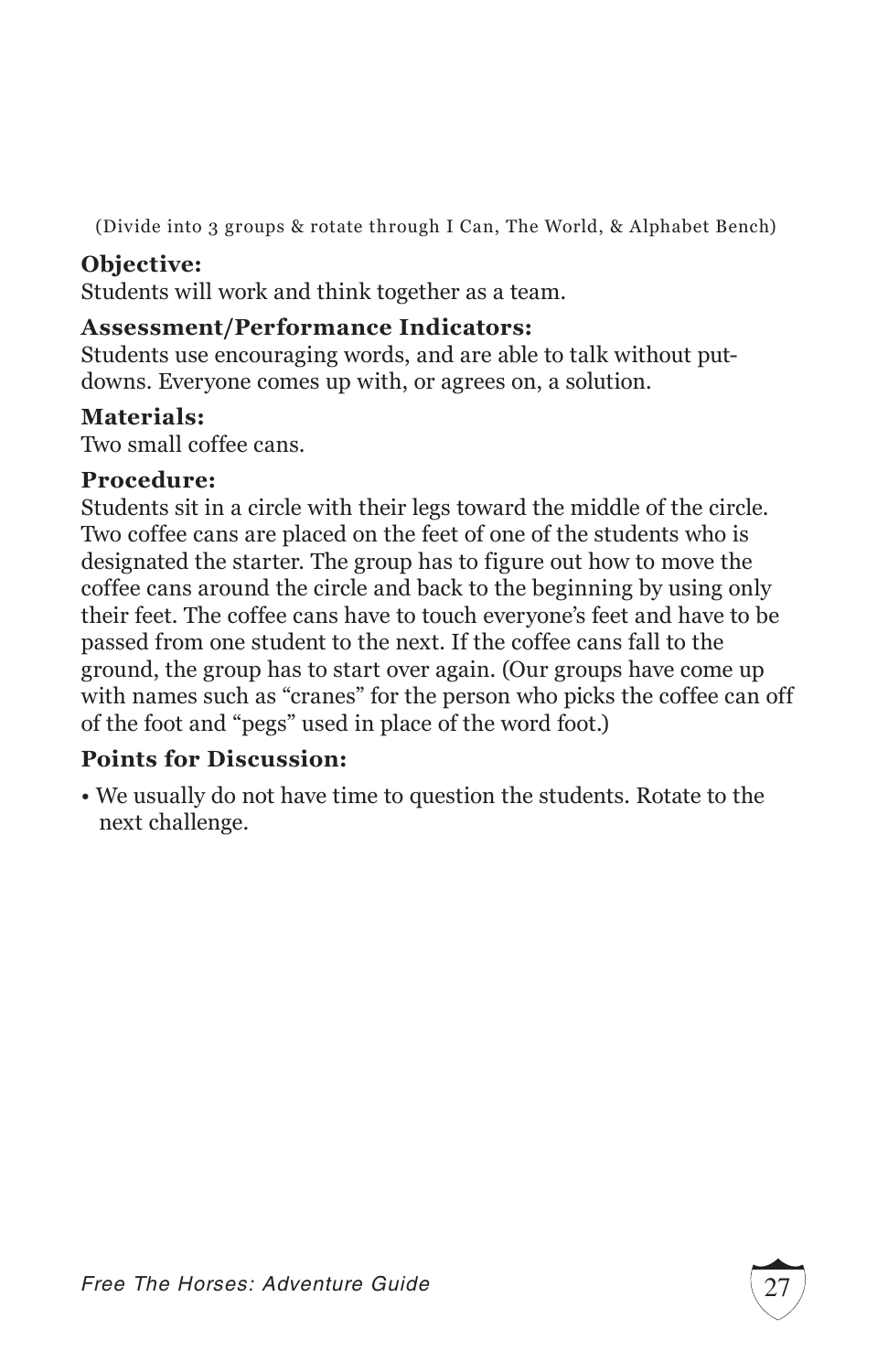To work as a team and learn to trust each other.

#### **Assessment/Performance Indicators:**

Participation and success in this activity.

#### **Materials:**

Two 12-inch rubber O-rings/hula hoops/or small bike tires and one large beach ball.

#### **Procedure:**

Students are given the task of moving a large beach ball from one O-ring to another that is placed 15 feet away. There are two rules for this challenge.

1. Everyone must touch the beach ball (without using arms or hands).

2. The beach ball cannot touch the ground.

If the beach ball touches the ground or if a student uses his arms or hands, then the challenge must start over. The challenge concludes when the group successfully moves the beach ball from one O-ring to the next O-ring.

#### **Points for Discussion:**

• We usually do not have time to question the students. Rotate to the next challenge.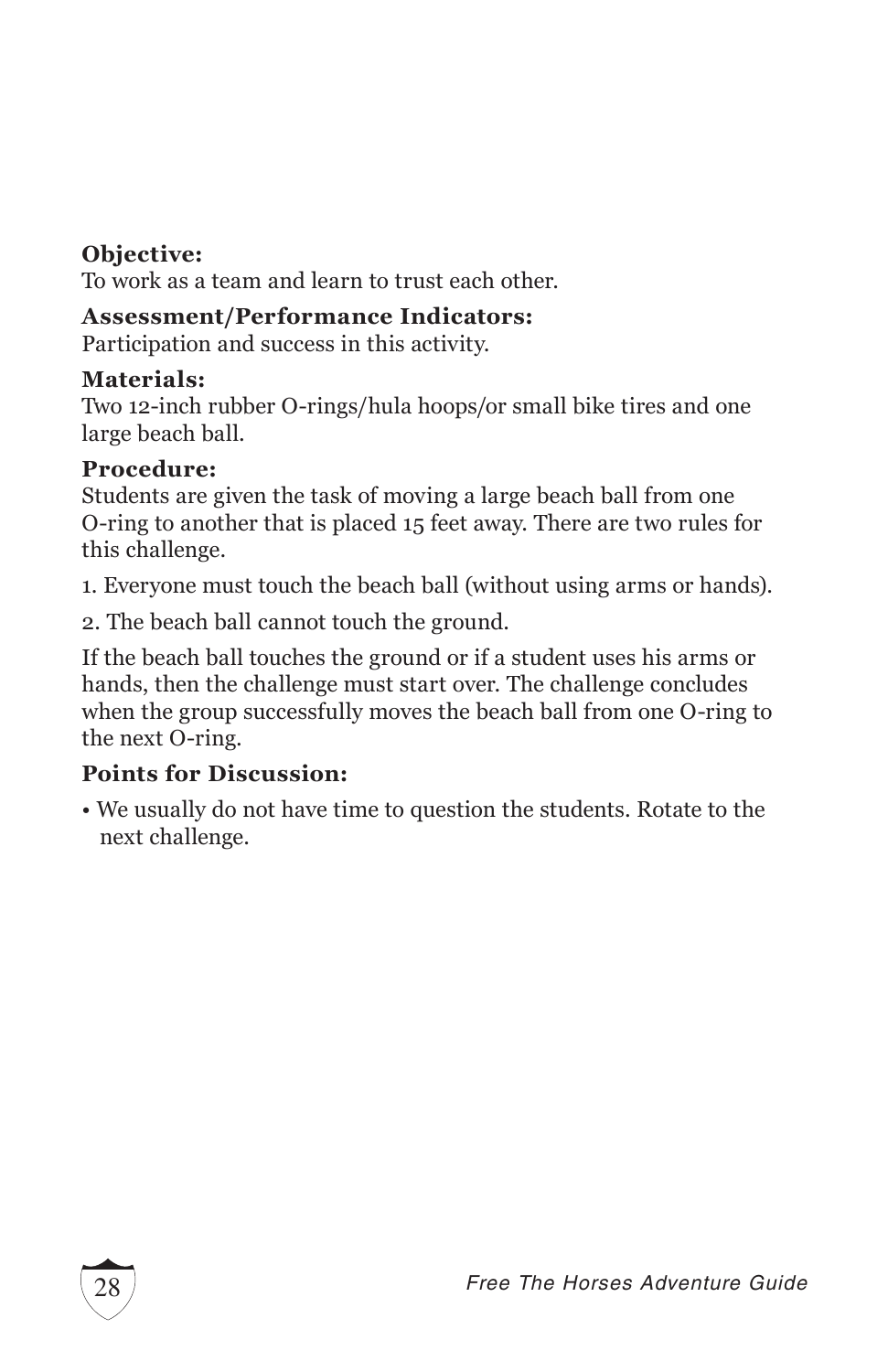Students will solve problems as a team.

#### **Assessment/Performance Indicators:**

Participation and success in this activity.

#### **Materials:**

One 6- to 12-inch by 10-foot bench or a 6- to 12-inch by 10-foot board

#### **Procedure:**

Students are told to stand on the bench. Students will not be allowed to touch anything (walls, ceilings, floor) except for touching the bench or holding onto each other. Students are given a problem to line up alphabetically according to the first letter of their last name. A's start on one end of the board and Z's finish on the opposite end. If a student touches the wall or floor or ceiling, the group must line up in their original positions and start over.

Other ways to line up:

- Date of birth
- Youngest to oldest

#### **Points for Discussion:**

• We usually do not have time to question the students. Rotate to the next challenge.

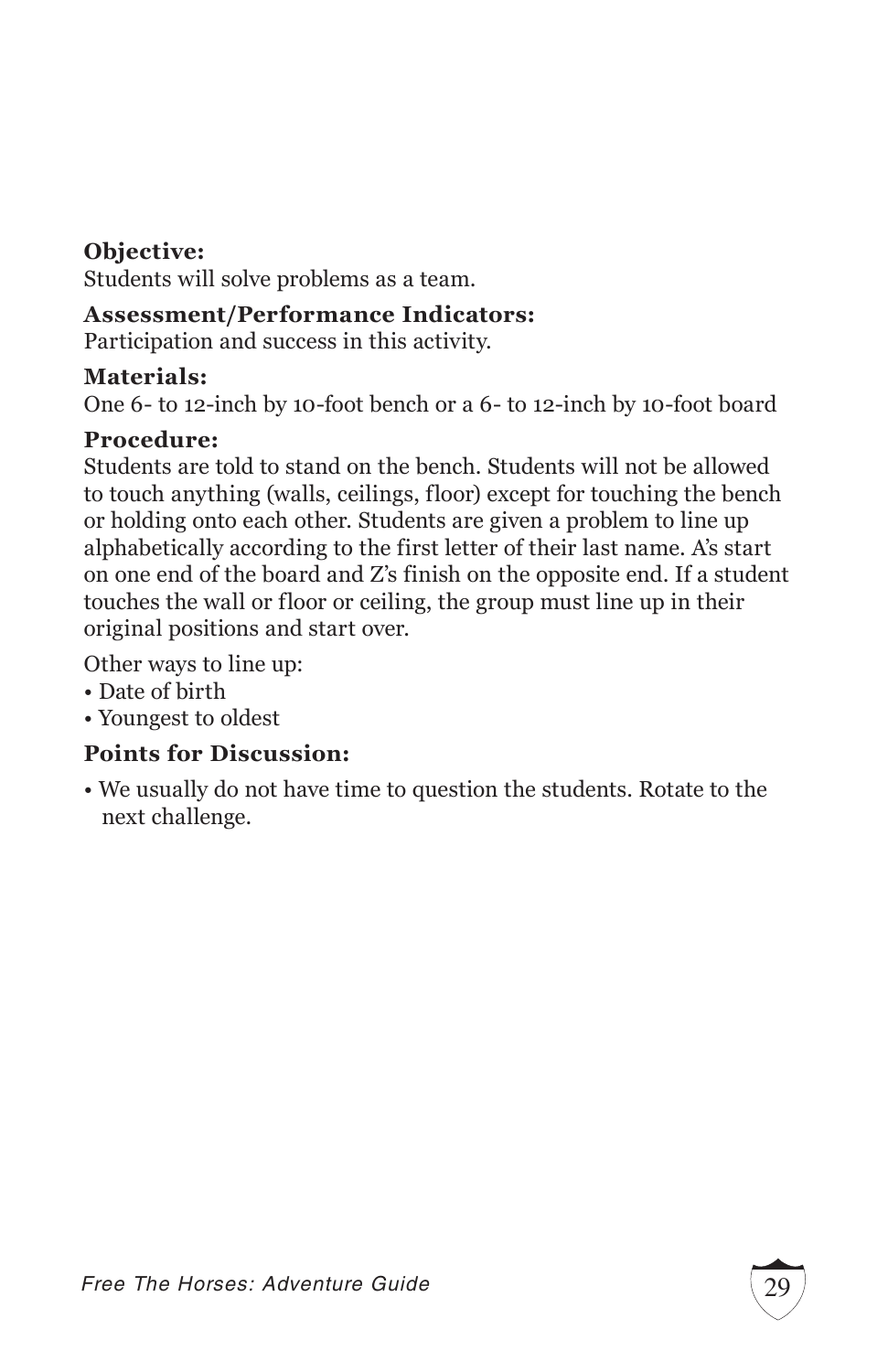

# *The Golden Spiral of Success: Learning*

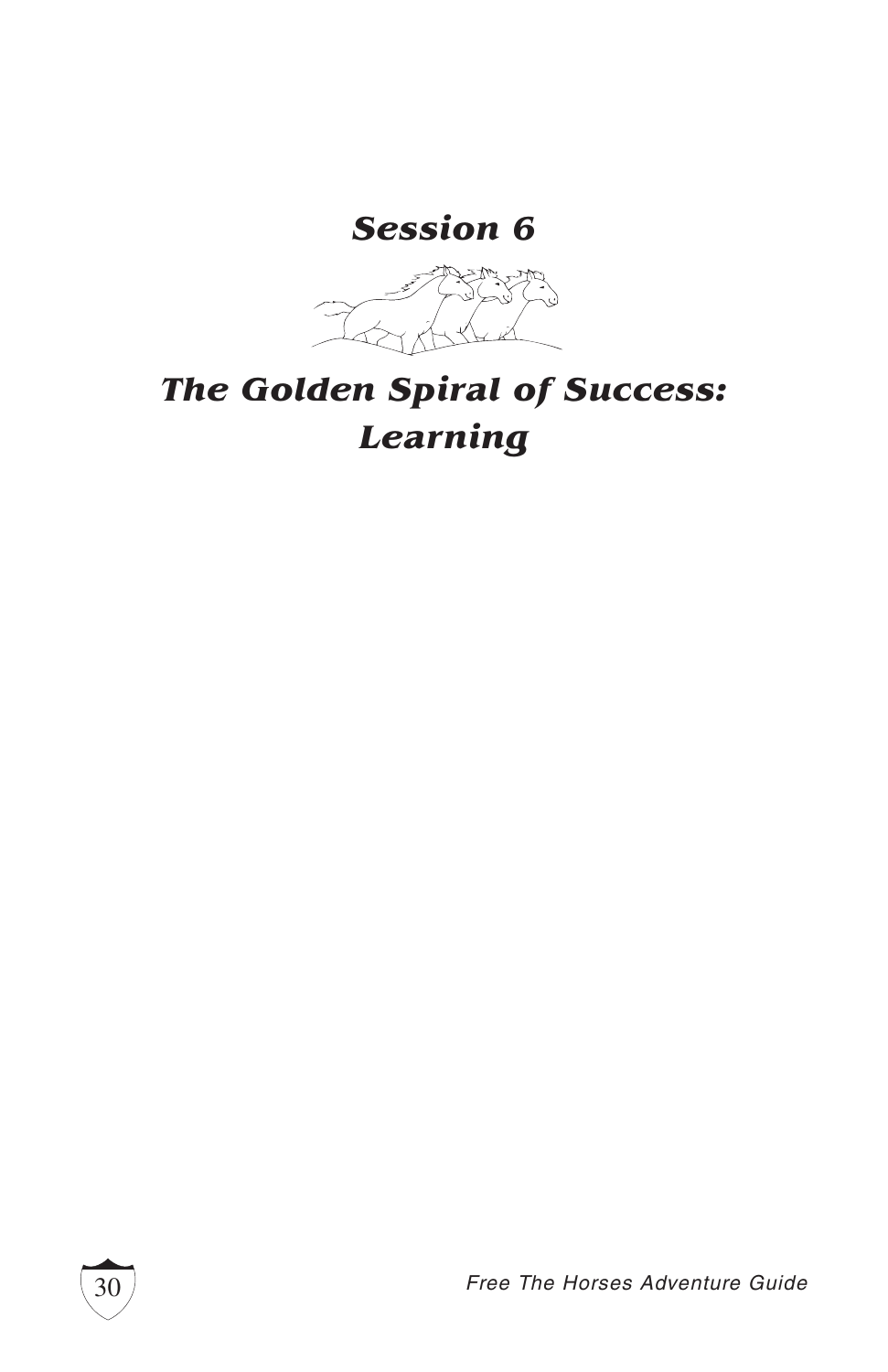Students will learn from their mistakes and work together.

#### **Assessment/Performance Indicators:**

Marking of trails, participation in this activity, and successfully finding their way back to camp.

#### **Materials:**

Blindfolds for each person and a rope long enough so that all students will be able to grab hold in a straight line.

#### **Procedure:**

Students are lined up in a straight line and blindfolded. They are given a rope to hold onto with their left hand. They are told to put their right hand on the shoulder of the person in front of them. The students are lead into the Hemlock Forest. (Our Hemlock Forest is where the trees form a canopy so that light does not touch the ground.) Once in the Hemlock Forest students are told to drop the rope but do not remove their blindfolds. Students are spun around three times by the leaders and then are to take their blindfolds off. The students must then find out how to get back to camp as a group by marking their trails with sticks. If they take a path that leads back to a marking, then they will know to take a different path. The activity concludes when the students find their way back to camp or when they are so lost that the leaders help them return to camp.

#### **Points for discussion:**

• Beaver told us that mistakes are for \_\_\_(learning) and that we are to take things \_\_\_\_\_(step by step).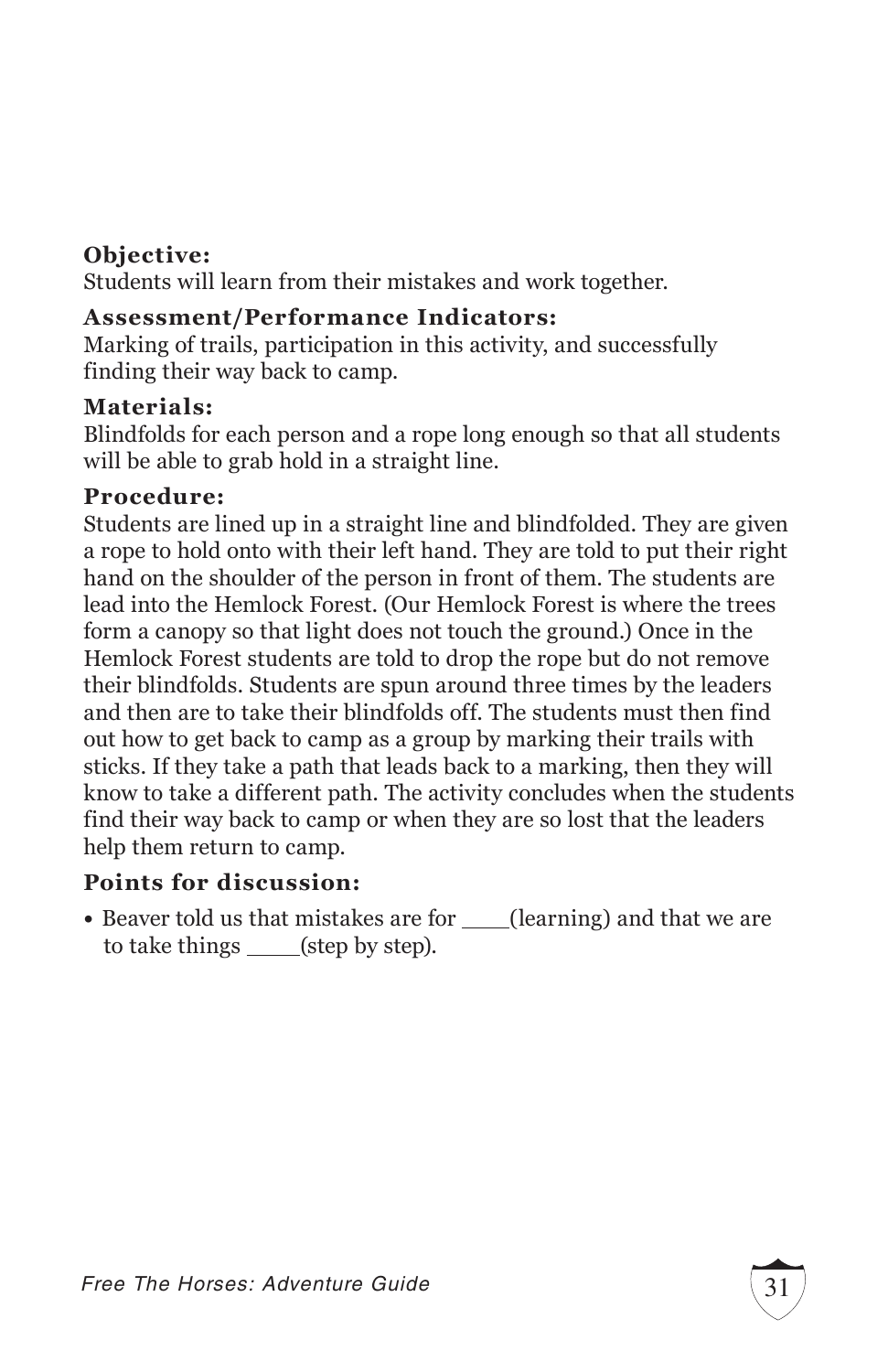To experience a disability and be sensitive to others.

#### **Assessment/Performance Indicators:**

Students discussing with other students and teachers regarding the challenges or difficulties associated with having a disability.

#### **Materials:**

Small paper bags and rubber bands.

#### **Procedure:**

A leader should give a short speech on disabilities. Students are to place the paper bag over their dominant hand and fasten it with a rubber band. Students are then to eat with the paper bag in place. This activity concludes when the meal is over. You will note several adaptations during the meal. (We have had students scoop potatoes with their elbows.)

#### **Points for Discussion:**

• Tell me what it feels like to have a disability. What were some of the things you had to do differently in order to eat your meal?

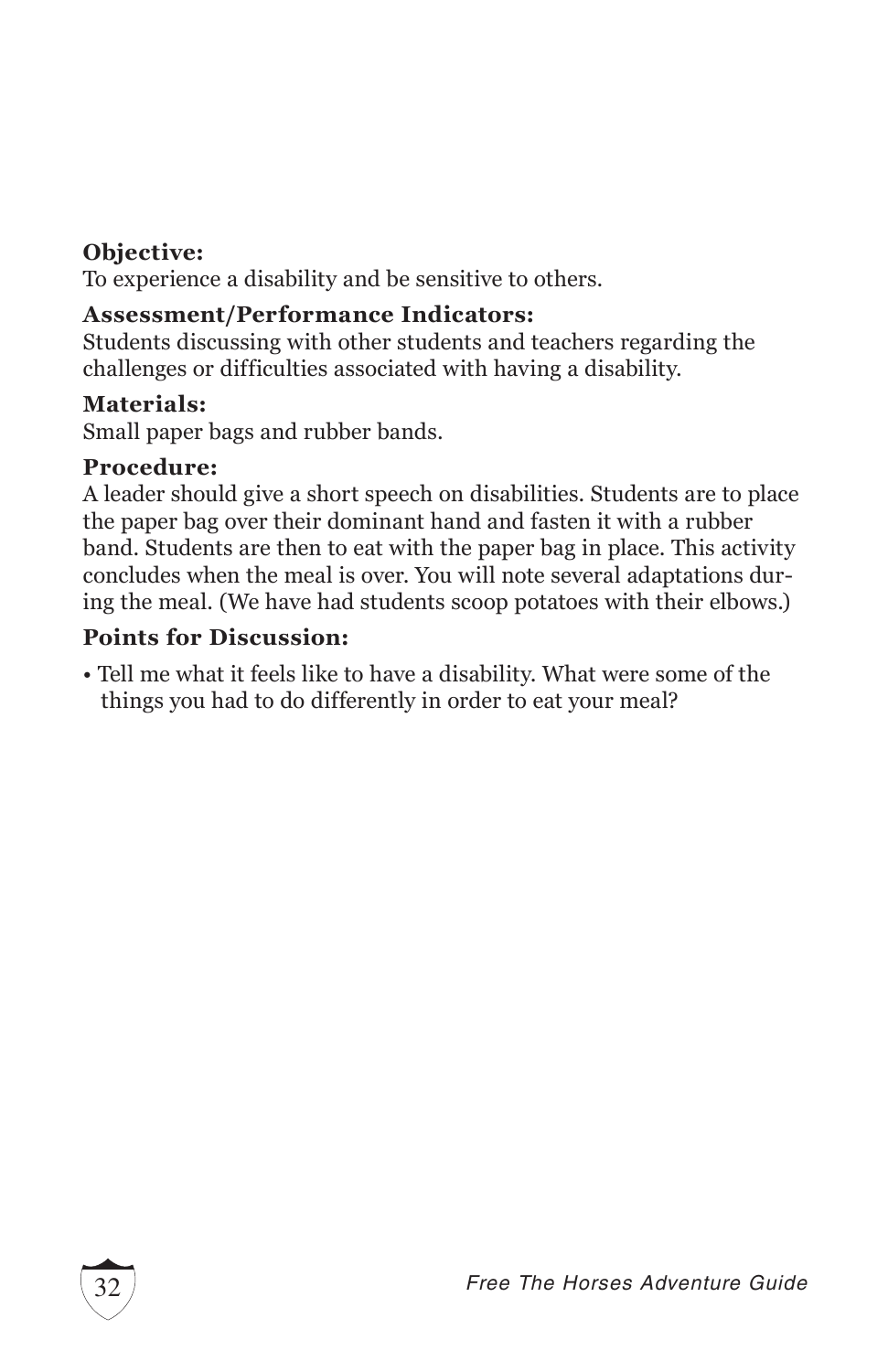

# *The Golden Spiral of Success: Contributing*

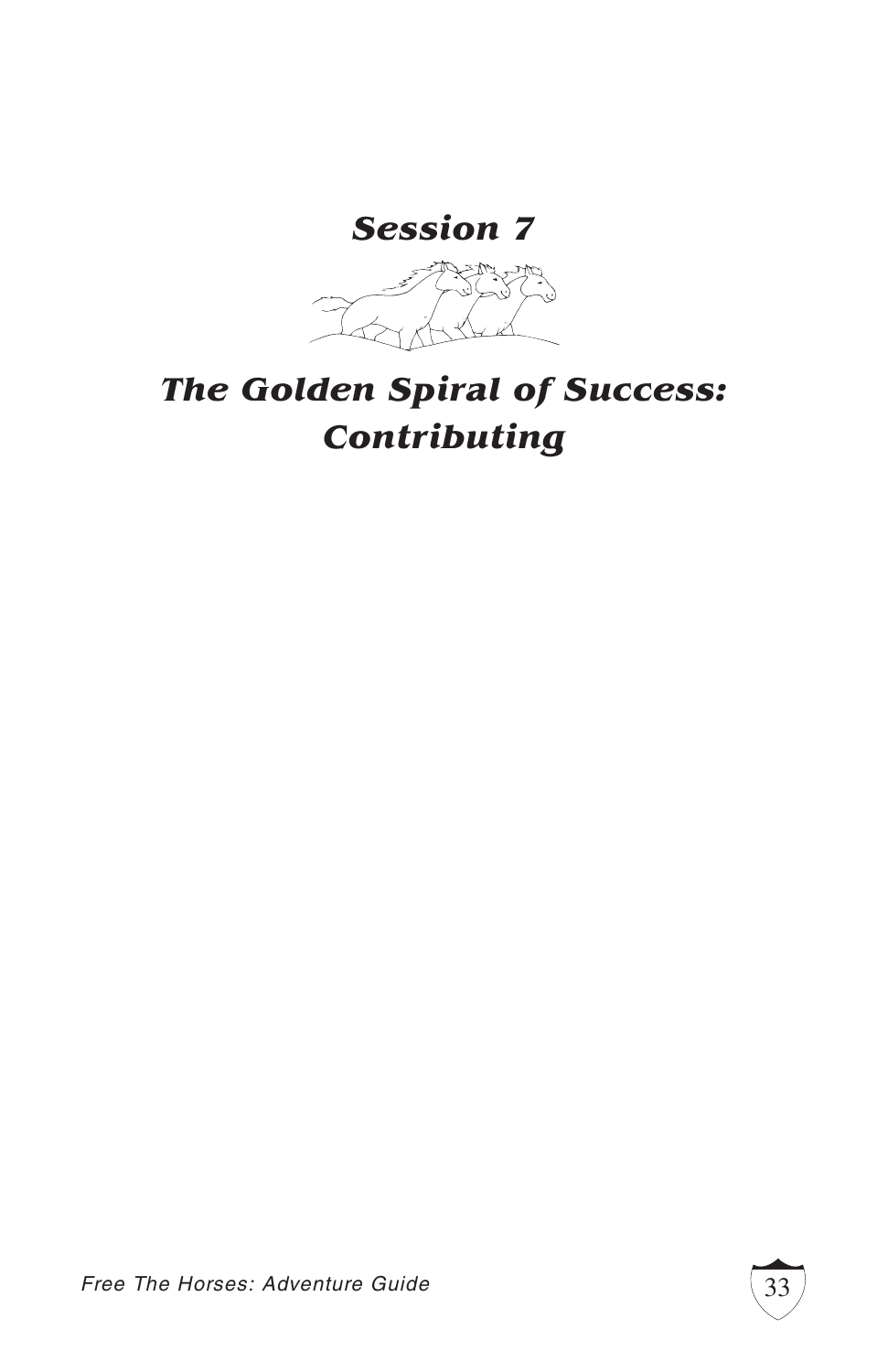To work as a team in small groups and compete against other groups.

#### **Assessment/Performance Indicators:**

Number of items collected. Strategies used (everyone looking for the same object or divide up the objects among the group members).

#### **Materials:**

Listing of the scavenger hunt items for each group.

#### **Procedure:**

Decide what items should be on your list. Use items easily accessible for your setting. We used items like feathers, pine cones, mosquitoes, oak leaves, stones, yellow flowers, dandelions, and bark. Each group is given the list of items to find. The groups work on compiling all of the items or as many items as they can find. The activity concludes when either one group has all of the items or the leader decides that time has run out.

#### **Points for Discussion:**

• Discuss with the group the techniques used to find all of the items. Decide which strategies worked the best and which didn't work at all.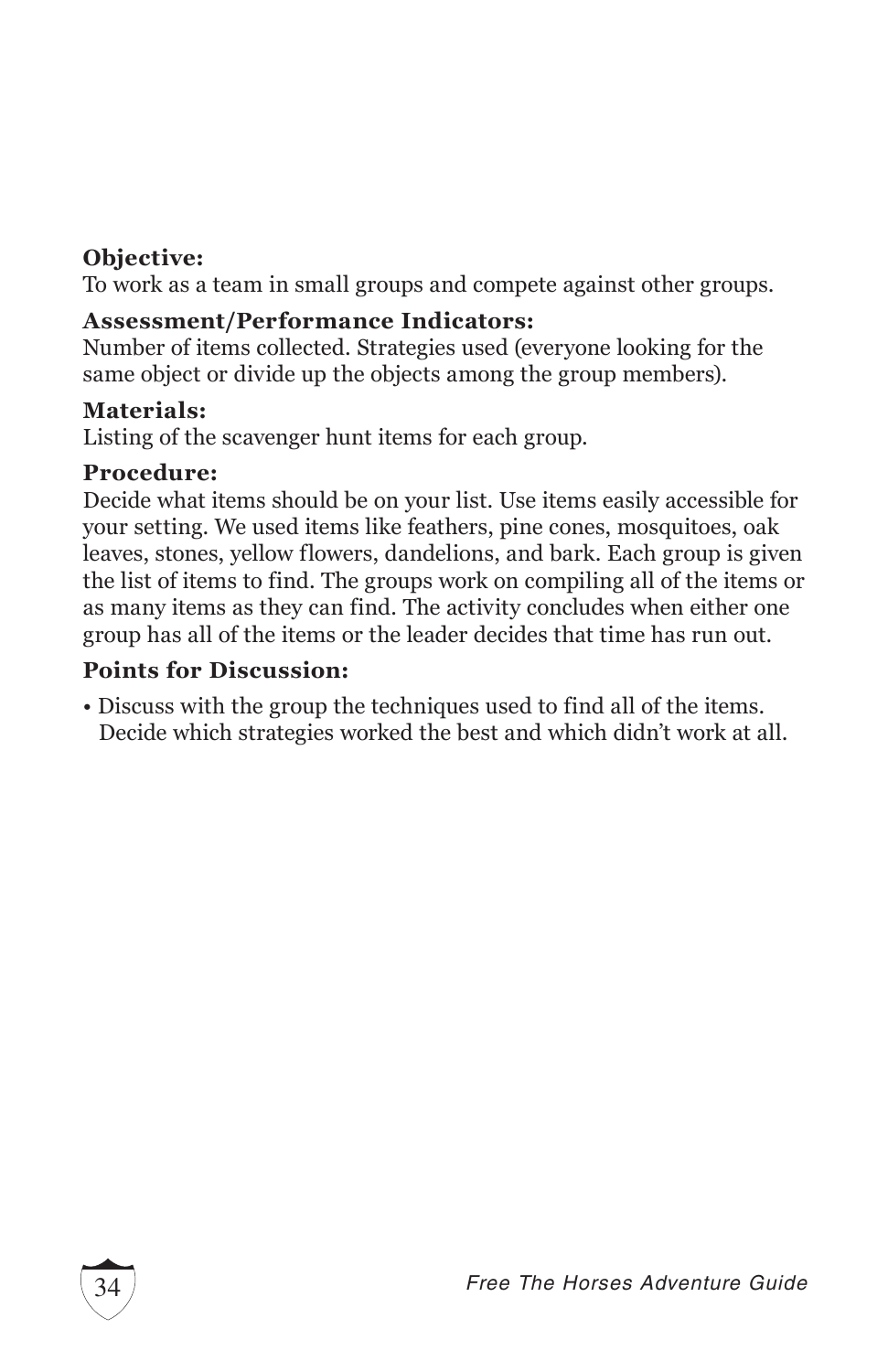

# *The Key of Courage*

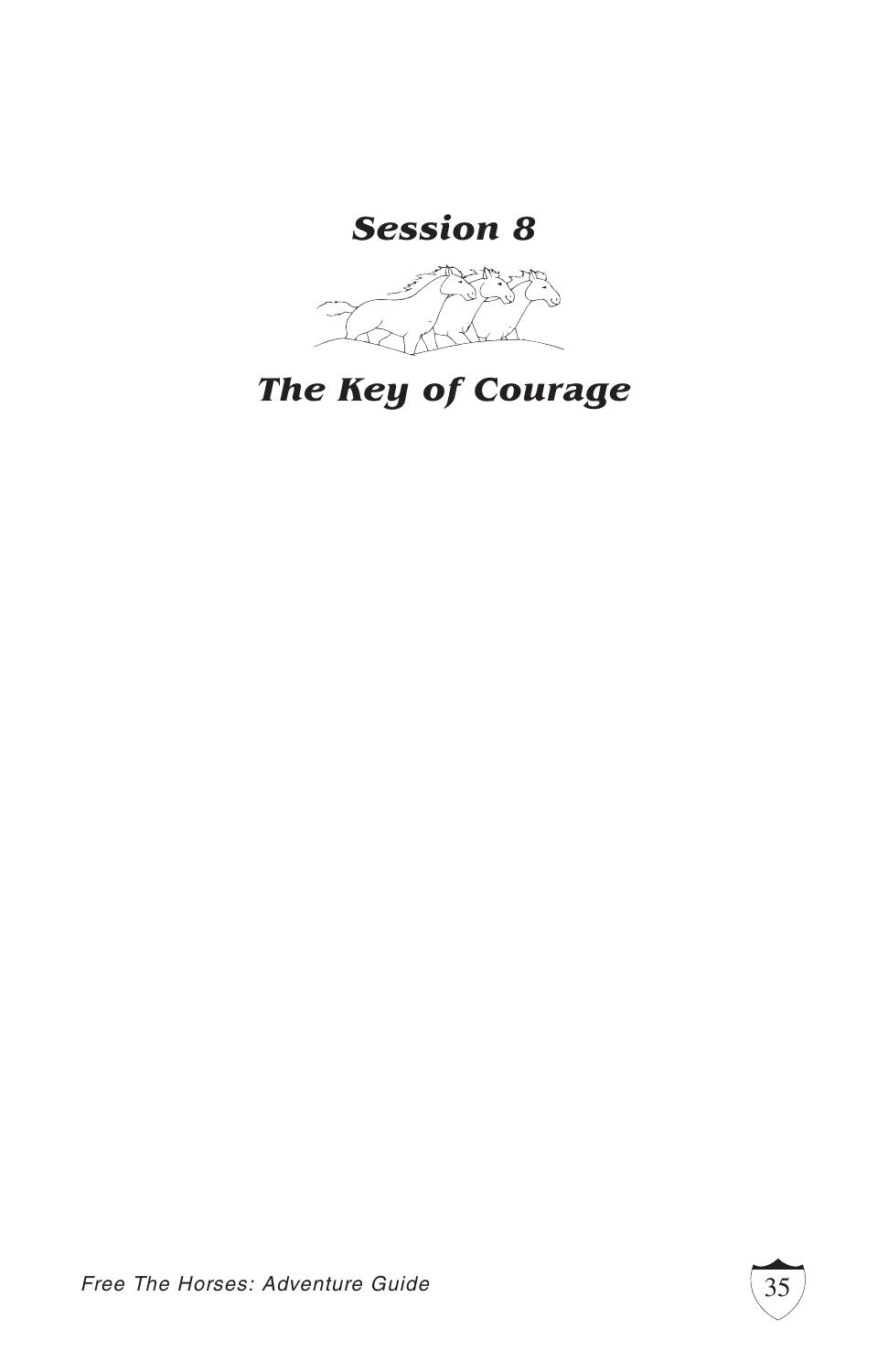

To introduce a ground-level challenge to build individual courage and trust in others.

#### **Assessment/Performance Indicators:**

Completion of, or participation in, this activity.

#### **Materials:**

Fallen logs, trees. (We use this challenge on the beach of a lake. We have trees that have fallen, making nice balance beams. One fallen tree is still roughly five feet off the ground, making a nice jump into the sand.)

#### **Procedure:**

Our morning hike takes us to the beaches of the lake where there are several fallen trees. We start the students on the logs that lie in the sand making this a very easy challenge. Gradually, the students work their way onto fallen trees that are higher in the air, with the final challenge: a walk on a fallen tree to a five-foot jump into the sand. All of the students are supervised by the adults. The five-foot jump into the sand at the end is voluntary.

- You gradually climbed from the smallest log up to the biggest log. At first maybe you weren't scared but by the time you saw the large tree you probably were a little frightened. What helped you walk across the log and then jump into the sand?
- You have been doing several challenges so far at camp. What have you learned about yourself? How about others?

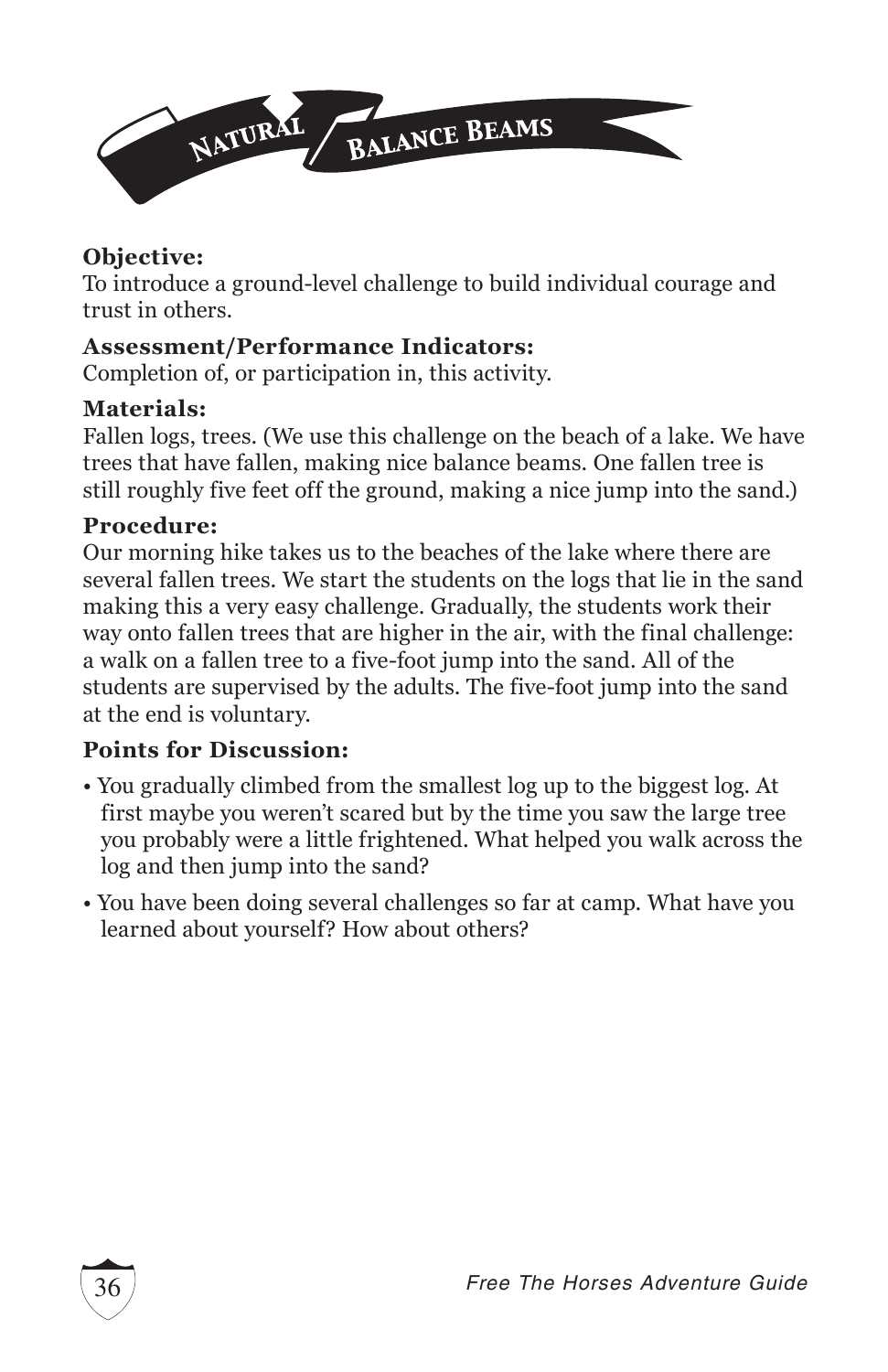To let students gain courage by overcoming their fears and taking a risk, gaining trust in others, and forming a cohesive group.

#### **Assessment/Performance Indicators:**

Participation in the challenge by choice, individual and group encouragement, and shared responsibility in holding the rungs.

#### **Materials:**

10 wooden dowels (1.5- to 2-inches in diameter) approximately 3 feet long.

#### **Procedure:**

Students pair up and form two parallel lines facing each other approximately three feet apart. Students are to line up shoulder to shoulder in their parallel lines. It may be a good idea to have students on their knees for added stability. Each pair of students is given a dowel (rung). Students are to extend their arms at waist-level and hold onto one end of a dowel with both hands; the opposite student holds the other end of the dowel. The two parallel lines of students holding the dowels should now resemble a horizontal ladder. One by one, students "cross" the ladder by stepping on each dowel. Students may touch other students' shoulders or heads to help balance. After a student completes the challenge, she then takes another student's place holding one rung. The activity ends when all students have had an opportunity to cross the ladder.

- What were you feeling before, during, and after the Ladder Crossing challenge? What do you think helped you cross the ladder if you were feeling a little scared at first?
- The voices from the "Swamp of Can't Do" seemed to control Kelly and the rest of the group. What voices did you hear and what was the outcome? How do you think you would have felt had you not done this activity?
- Tell me a time when you wished you had done something and then later regretted not doing it. How can having courage help us in everyday life? What have you learned about the other members of our group?

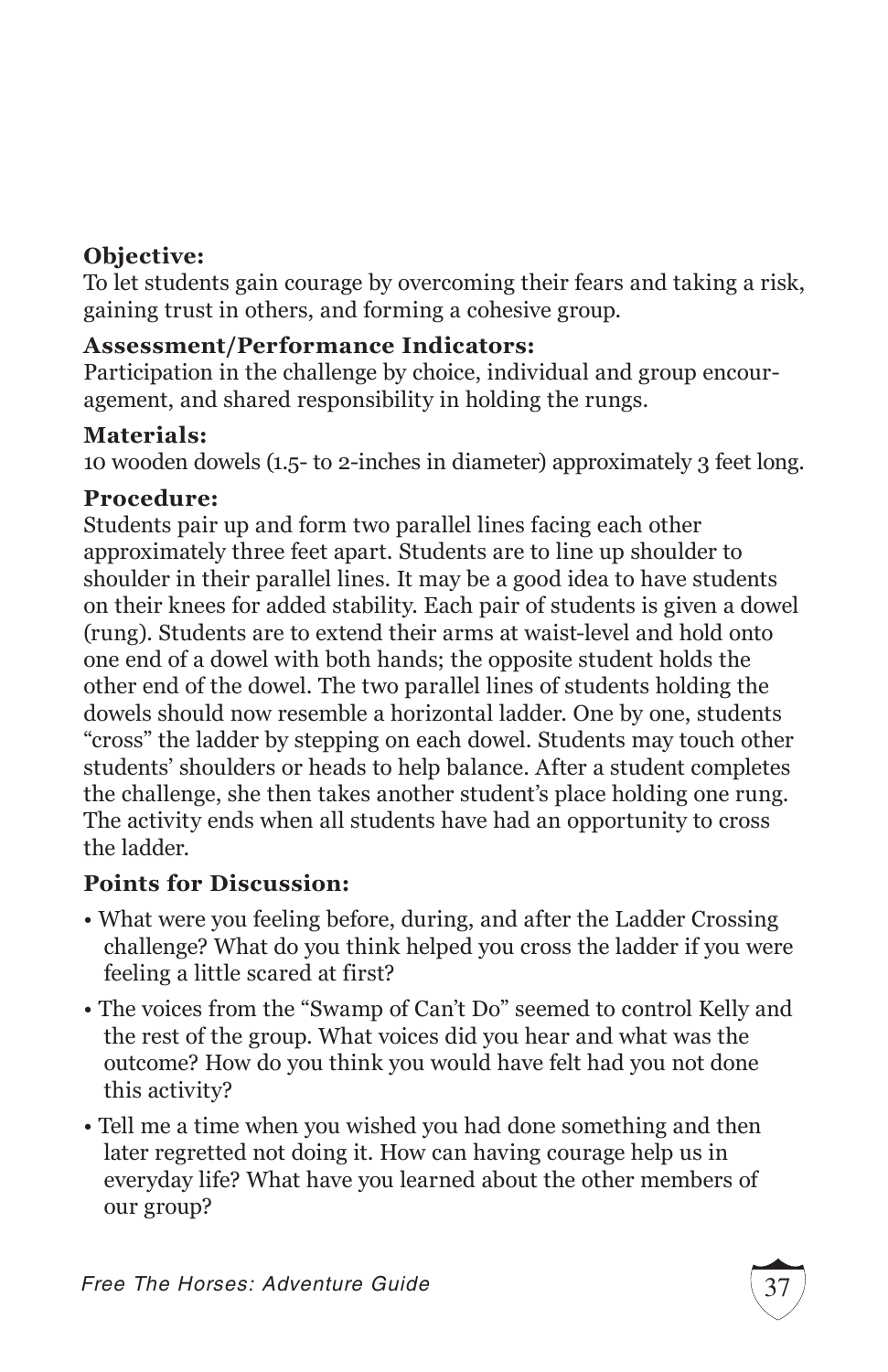

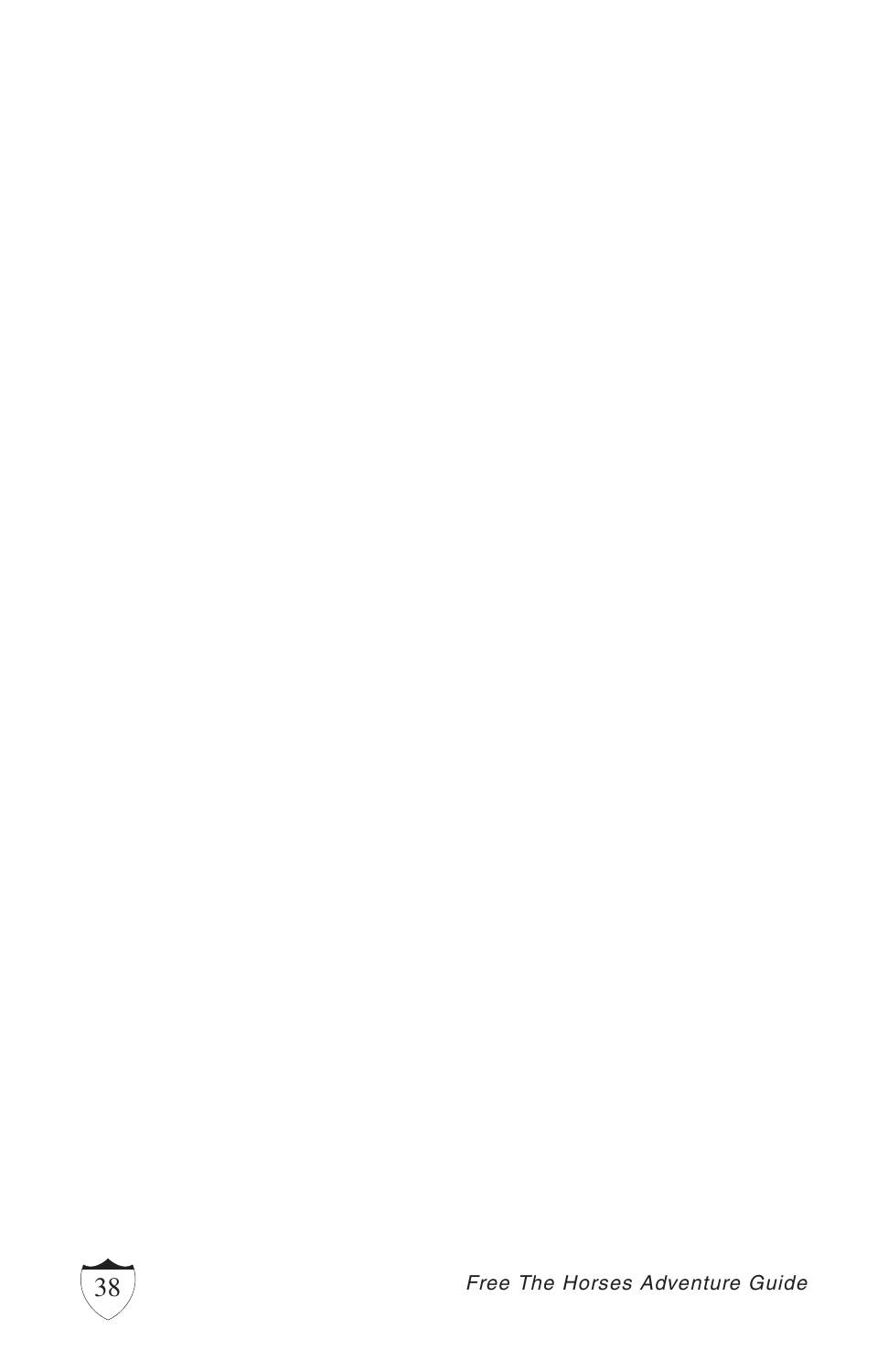

# *The Key of Responsibility*

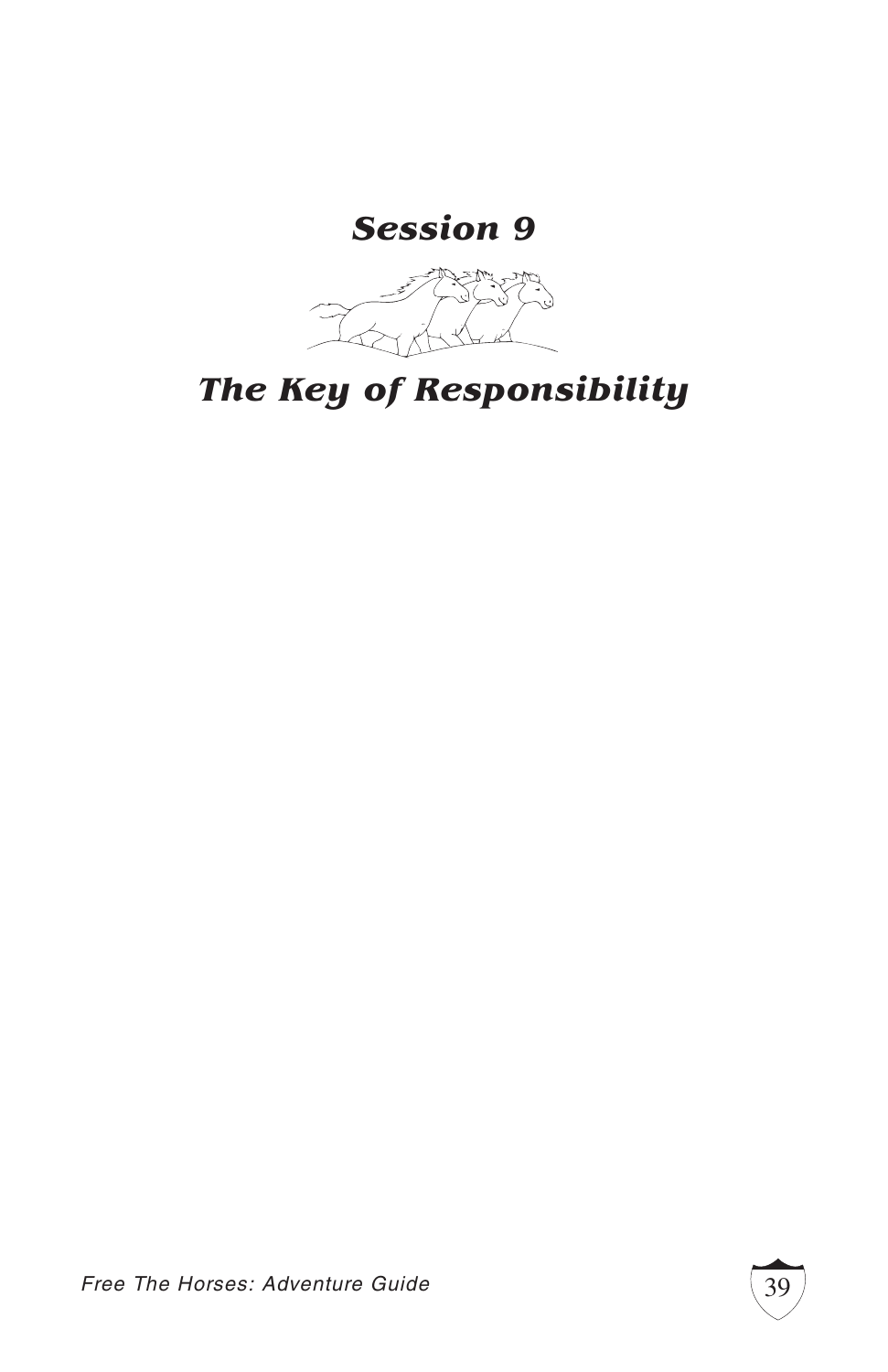To challenge (pressure) students with a difficult choice.

#### **Assessment/Performance Indicators:**

Individual and group responses to pressure from a leader.

#### **Materials:**

No materials are needed.

#### **Procedure:**

The group has just watched the *Free the Horses* video on responsibility where Zor tries to pressure Kelly into using drugs. Our challenge leads us to the swamp at our school forest. We lead the students onto an observation deck deep in the swamp, and explain to the students that we need to go through the swamp for our next challenge. We tell them that we're not sure how deep the water is, if there are any bloodsuckers or leeches, or if there is quicksand. (Obviously crossing the swamp would not be a safe choice.) The leader begins to pressure the group by saying things like: "Oh come on, I thought we had enough courage," or "You've got to be kidding me, are you chicken?" Some students will say that they want to cross the swamp, others will definitely hold back and tell you that it is not safe, and still others will be waiting to see what will happen. Let the group naturally divide into two groups: those who want to cross and those who do not. Have those who want to cross the swamp stand next to you. When you have two distinct groups, stop the activity and discuss the reasons why crossing the swamp is not a safe decision.

- We learned about choices and consequences from Kelly and Zor in the movie. Tell me the choices that you just had and the consequences that go with them.
- How did you feel when I started calling you a "chicken" if you didn't want to cross the swamp? Did that affect your decision?
- Now that you've had a chance to think about the consequences, what do you think about your decision to cross the swamp? We all are responsible for the choices we make and we are responsible for the consequences also. (This leads directly into the Un-Nature walk.)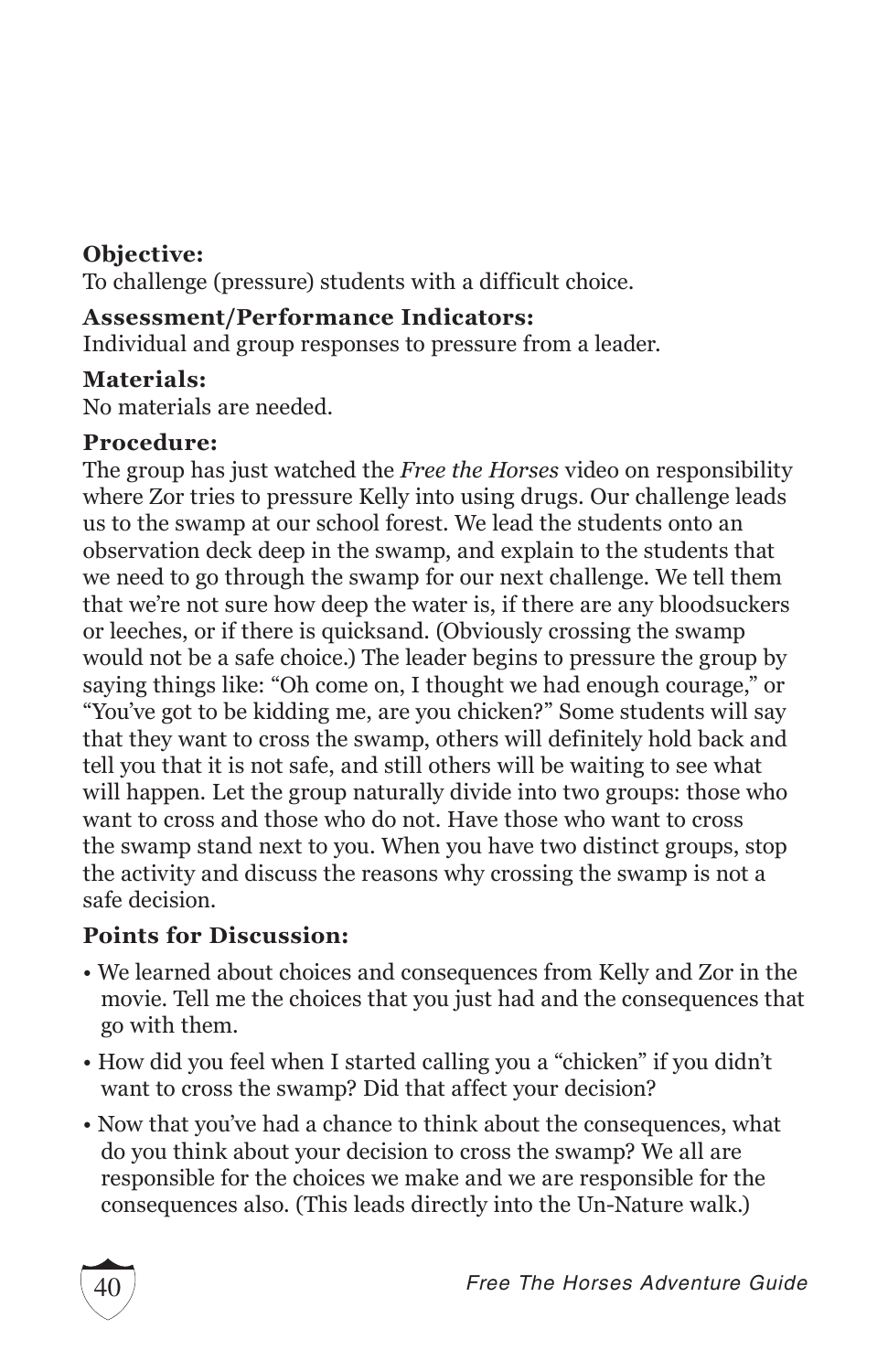To learn from others' mistakes, help clean the environment, and show that we care about nature.

#### **Assessment/Performance Indicators:**

A willingness to participate and locate the items.

#### **Materials:**

A garbage bag.

#### **Procedure:**

Give a short speech on responsibility and making good choices. Explain to the students that throwing garbage into the forest is not a responsible choice. Tell them that we will help clean the forest and show that we care about nature.

Hike back to the cabins on the trails and tell students to pick up any garbage that they see along the way and dispose of it in the garbage bag. If they see any glass they are to let a teacher pick it up.

- How does it feel to help out and clean up the forest?
- So many people are careless, what do you think you could do to help out at home, school, or other places?

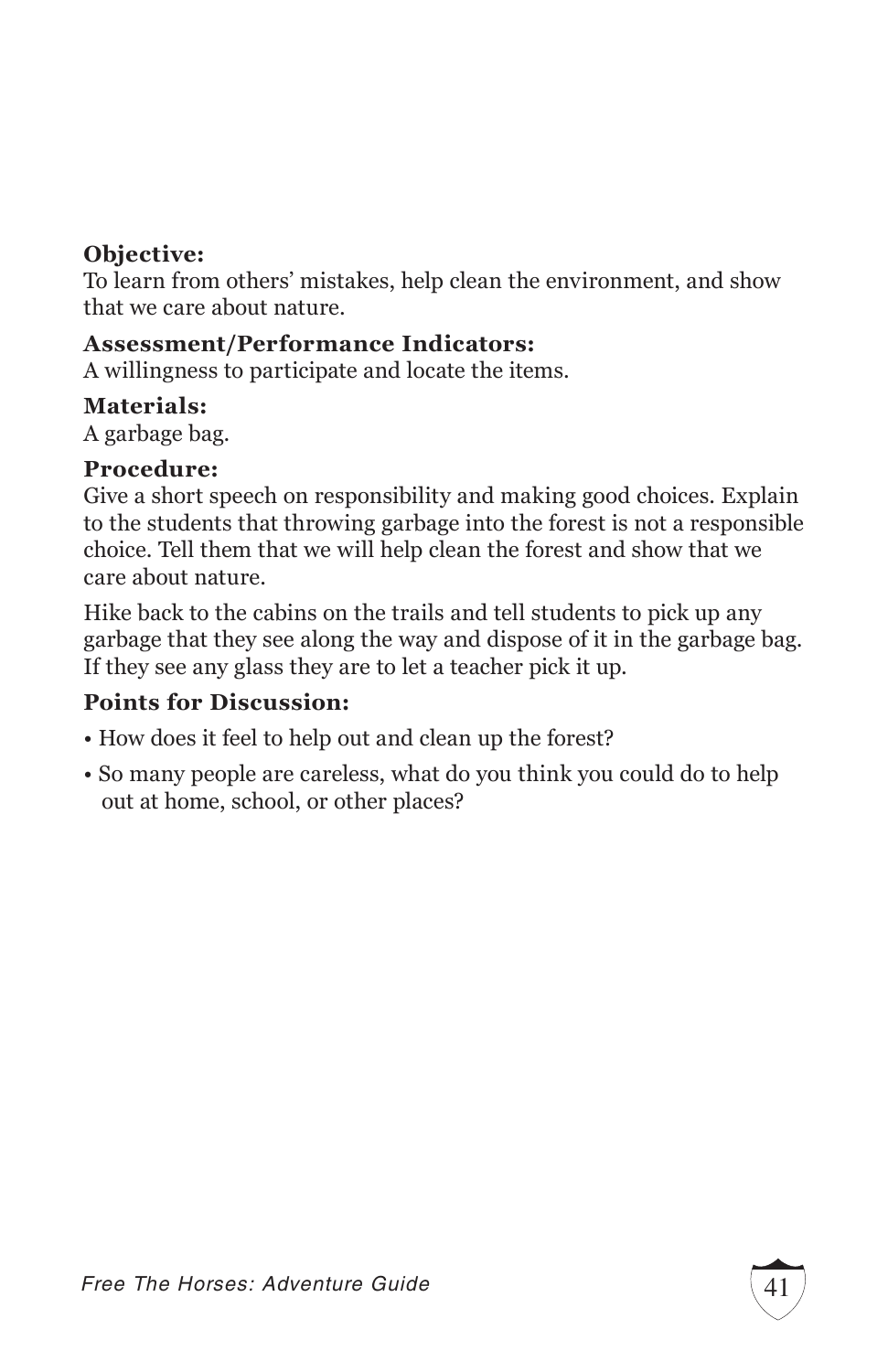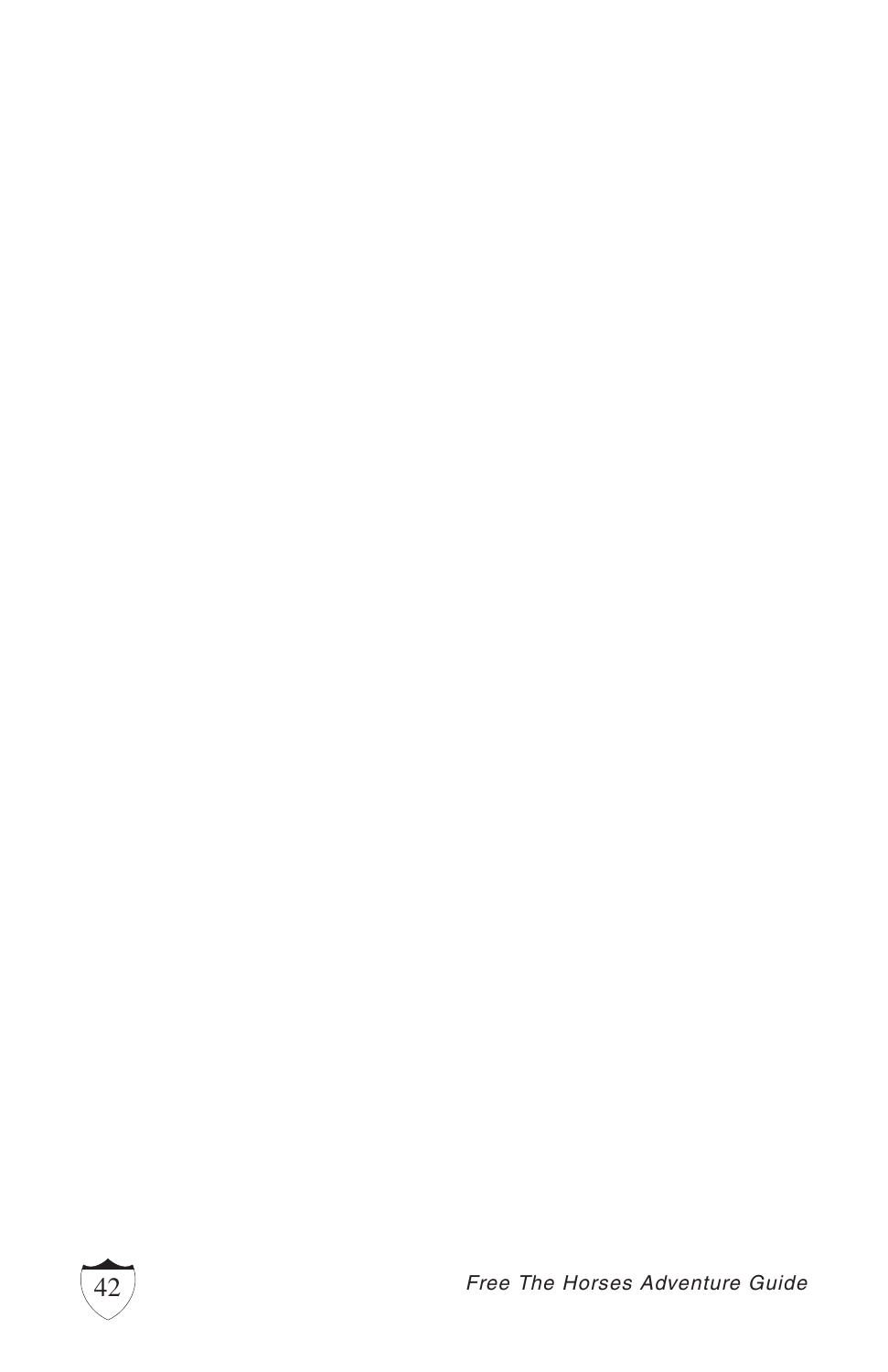

# *The Key of Cooperation*

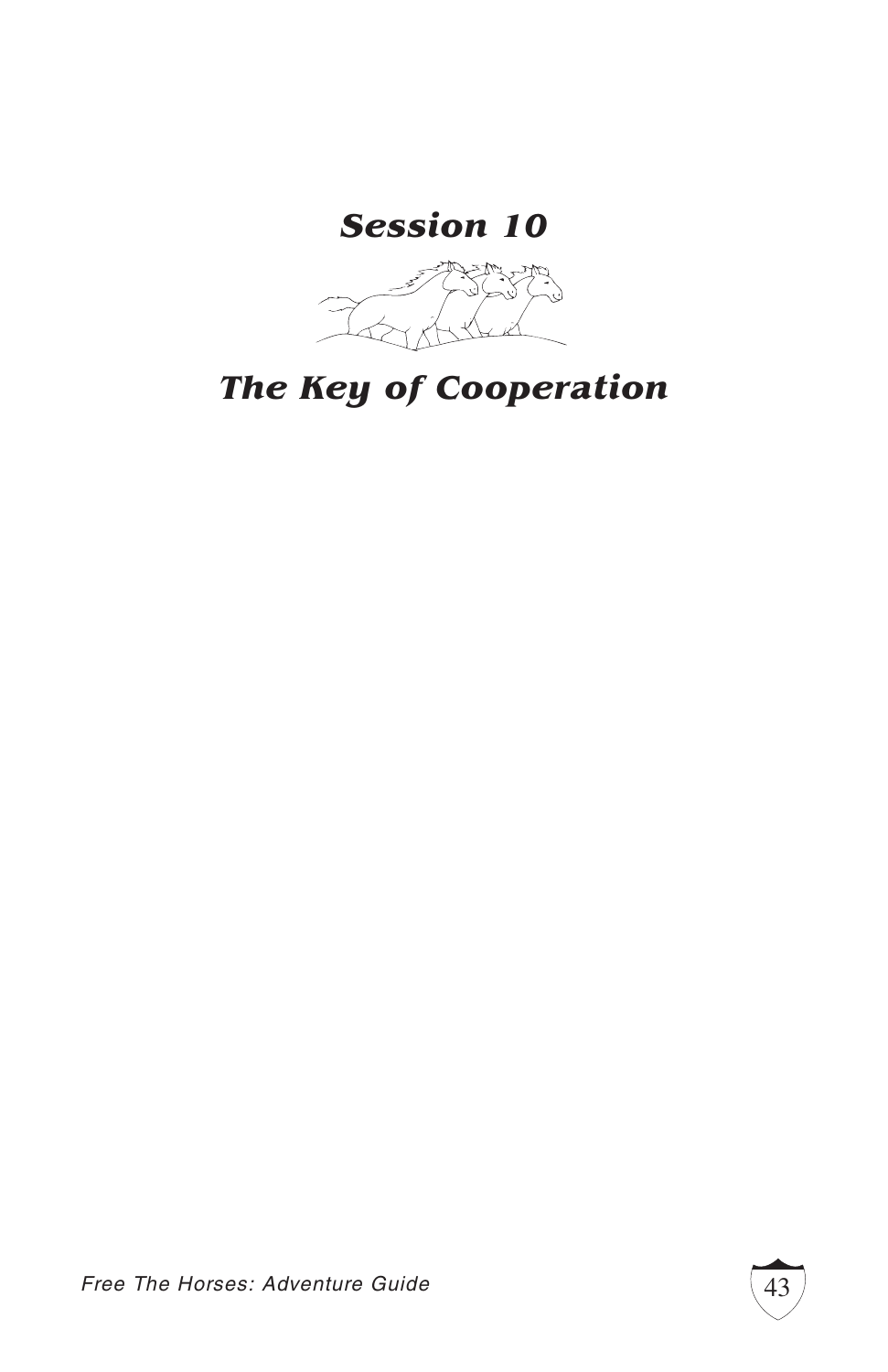

To encourage team work and solve problems as a large group.

#### **Assessment/Performance Indicators:**

Successful completion of, and participation in, this activity.

#### **Materials:**

Items found in the forest.

#### **Procedure:**

Students are to construct a bridge (walking path) from one picnic table to another picnic table located 30 feet away. This walking path is made from items found within the forest. Students are given one minute to find one object that they could use to help create a bridge. You will see branches, tree bark, logs, other pieces of wood, and large rocks used for this activity. At the end of one minute, students are told that they can work together to get to the other picnic table. They may only step on the items that the group has collected. If they step on the ground, they have to return to the first picnic table. This challenge ends when everyone makes it to the second picnic table. Return all items to the forest.

- What did you notice about everyone's job in making the bridge? (Leaders, followers, observers)
- Your group struggled in making this bridge because of a number of reasons. What were the reasons?
- What would have helped you complete this faster and with less conflict?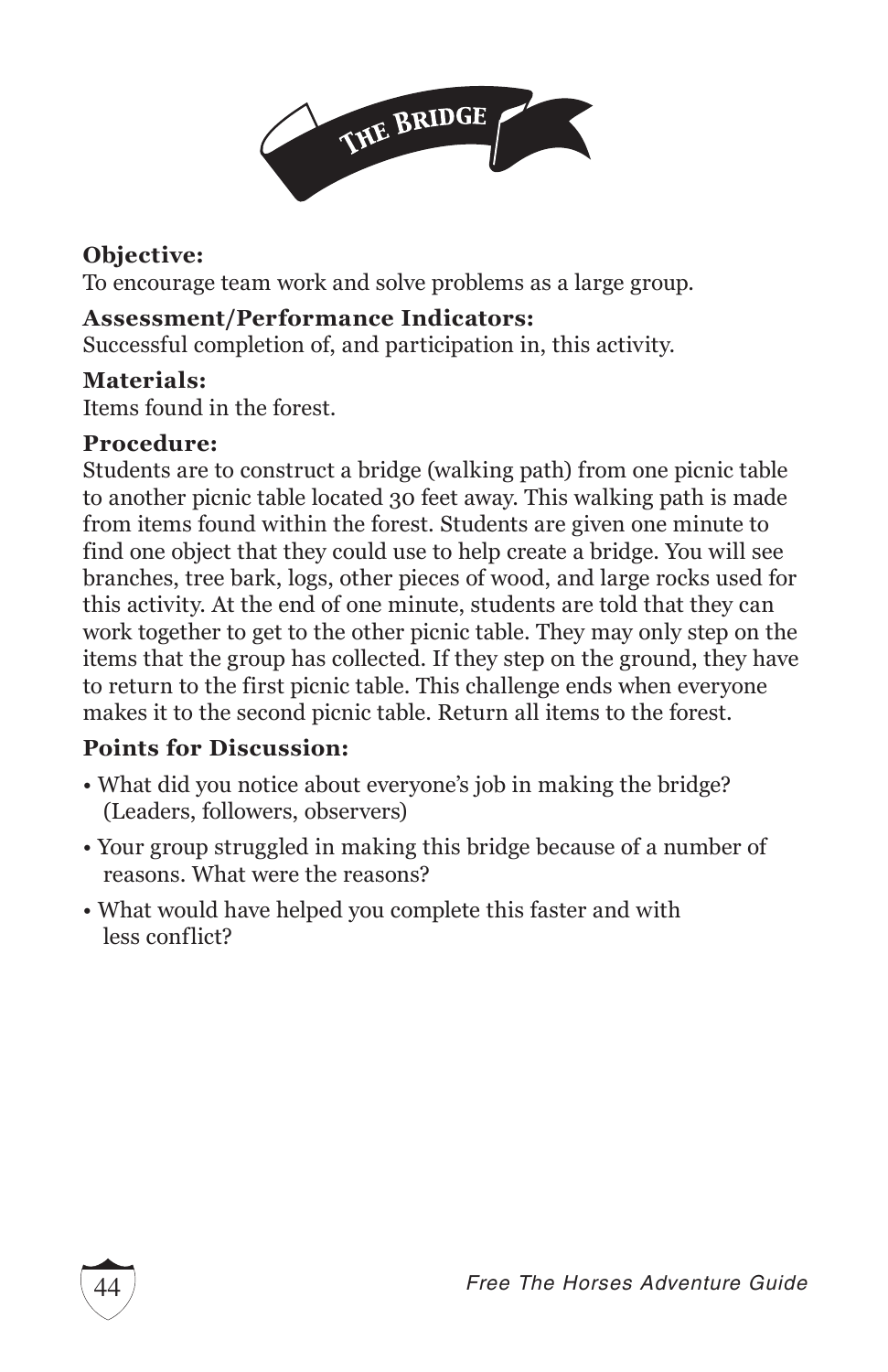

# *Free the Horses: Talents and Dreams*

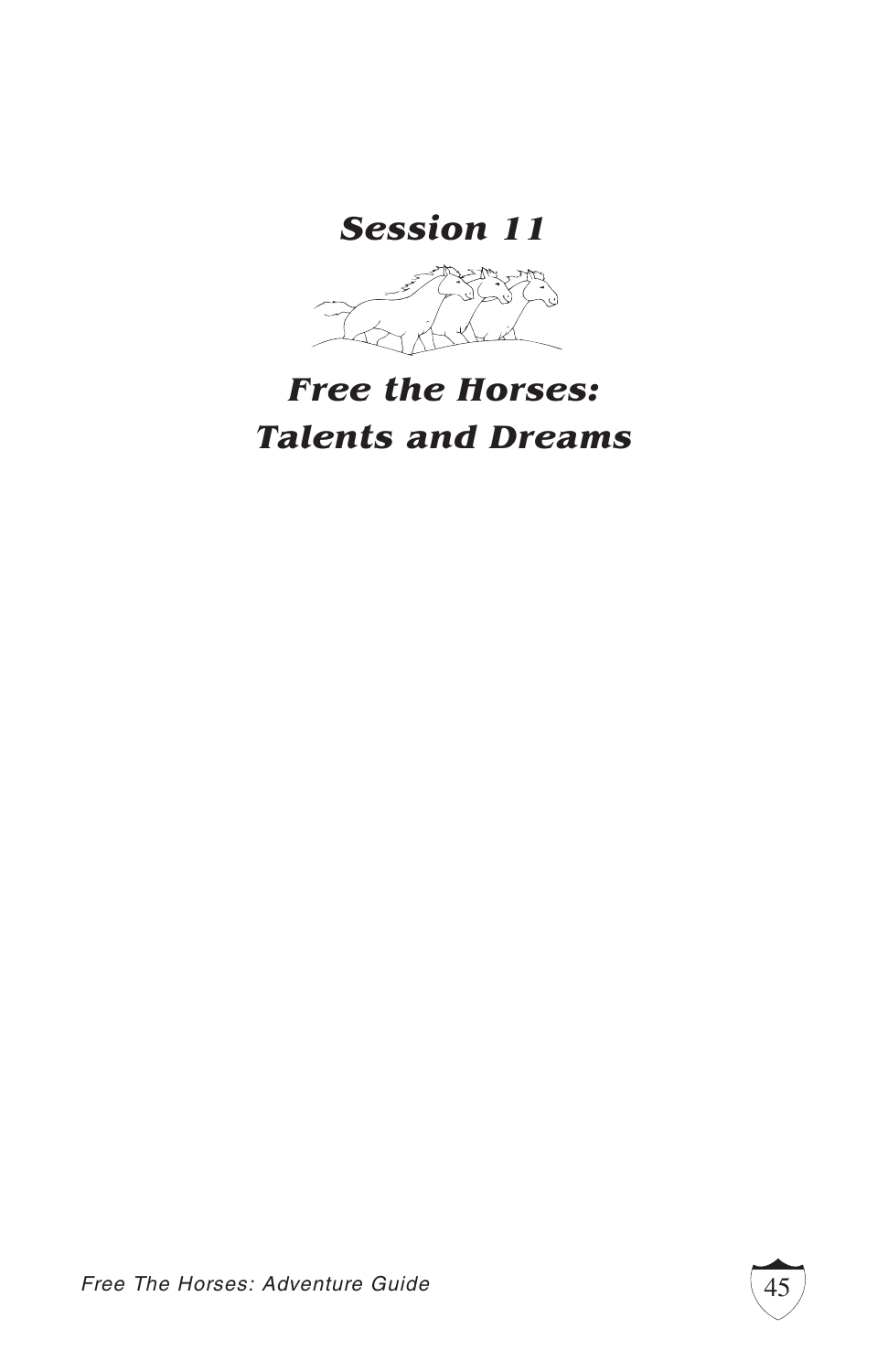To add closure to camp and build self-esteem.

#### **Assessment/Performance Indicators:**

The nice words/compliments given.

#### **Materials:**

A ball of yarn.

#### **Procedure:**

Students form a large circle. One person holds the ball of yarn and gives another person a compliment. After the compliment, the person holding the ball of yarn now holds the end piece and tosses the ball to the recipient of the compliment. The person catches the ball of yarn, gives someone else a compliment, grabs a piece of the yarn and passes the ball of yarn to the next person. The activity concludes when everyone has given and received a compliment.

#### **Points for Discussion:**

• Everyone met someone new within the last two days. Now you know their names, their interests, and you gave them compliments. You may now get your memory books\* and exchange names and phone numbers if you would like. We then break camp and board the bus.

*\* At the beginning of camp, we gave each student a "memory book" for them to place items they wanted to keep, handouts used, and journal entries about their experiences at camp.*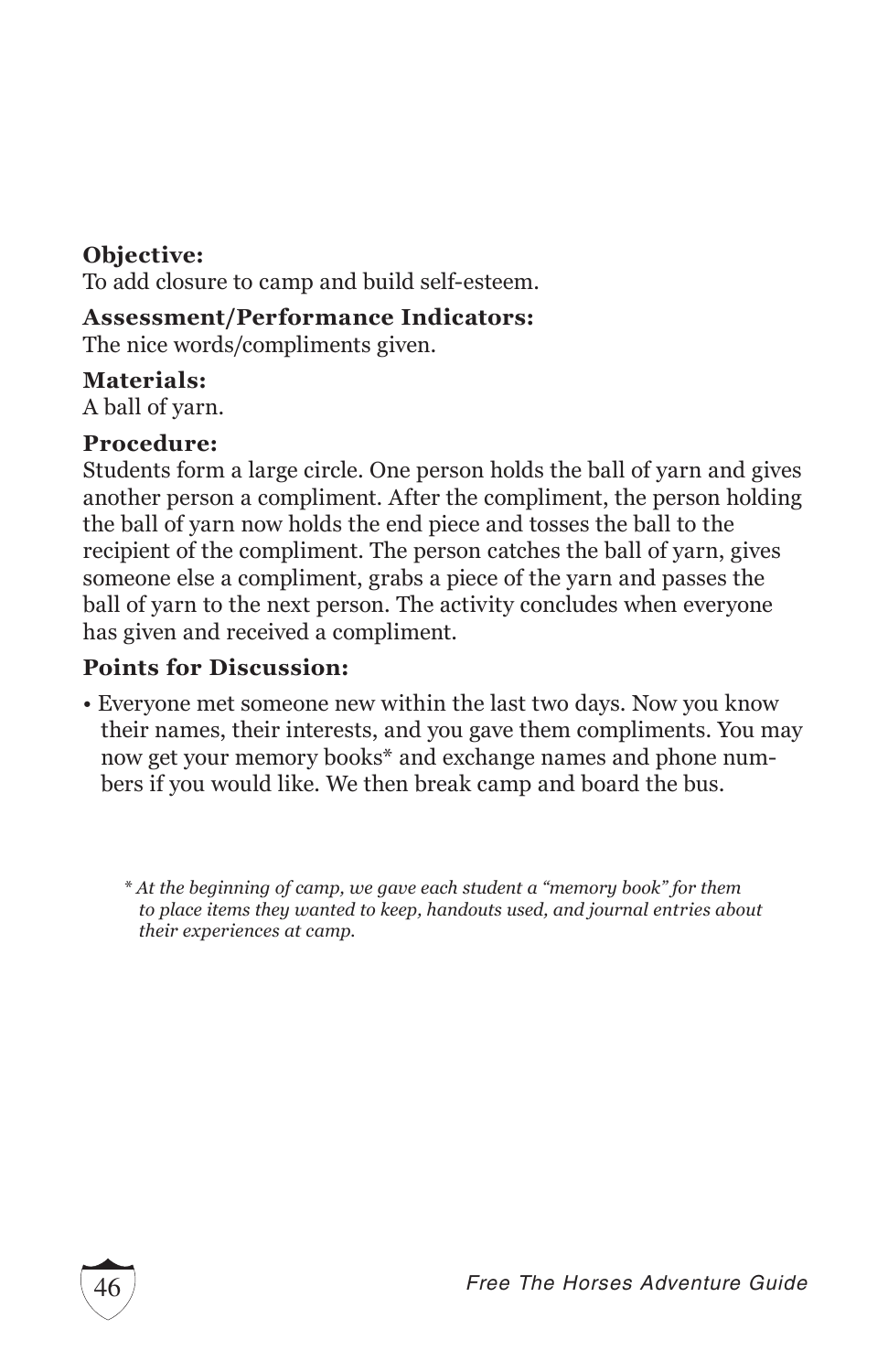#### **References**

Several activities in this guide were adapted from various sources, including those listed below. These books are a good source for additional ideas for activities as you develop your own camp curriculum.

**Forbess-Greene, Sue.** *The Encyclopedia of Icebreakers.* Pfeiffer and Co., San Diego, California. 1983. *(Activities: Circle Name Game, Entanglement, Obstacle Course)*

**Glover, Donald/Midura, Daniel***. Team Building through Physical Challenges.* Human Kinetics. Champaign, Illinois. 1992 *(Activities: The Squeeze, The World, Alphabet Bench)*

**Project Adventure.**Adventure Programming Workshop. Hamilton, Massachusettes. June 1995. (10800-468-8898 / www.pa.org) *(Activities: Circle Name Game, Favorites Game, The Squeeze)*

**Roehikepartain, Jolene.** *Building Assets Together.* Search Institute. Minneapolis, Minnesota. 1995. *(Activity: Yarn Ball Toss)*

**Rohnke, Karl.** *The Bottomless Bag Again!?* Kendall/Hunt Publishing Company. Dubuque, Iowa. 1994. *(Activities: Guess Who?, Obstacle Course, I Can, Alphabet Bench, Blindfold Walk, Able One Dinner, Ladder Crossing)*

#### **Rohnke, Karl.** *Silver Bullets.*

Kendall/Hunt Publishing Company. Dubuque, Iowa. 1984. *(Activities: Ball Toss, Hoopty-Do, Entanglement)*